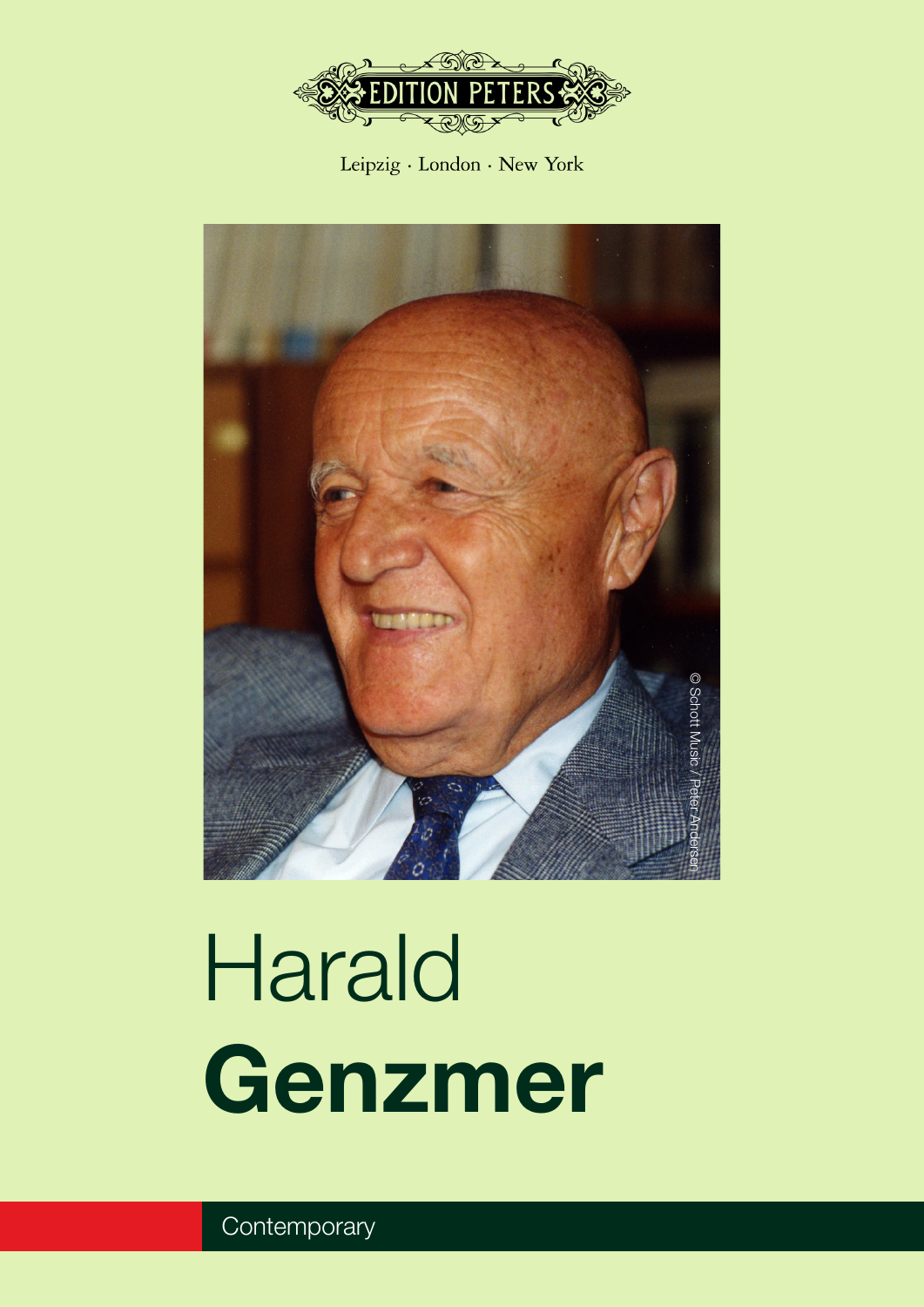# Harald Genzmer

Harald Genzmer was one of the most versatile and productive contemporary composers. Ever wary of the dogmas of the avant-garde – a quality he shared with his teacher Paul Hindemith – he has always championed music that appeals directly to players and listeners alike. "Music should be vital, artful and accessible," Genzmer described his artistic philosophy. "It should appeal to performers by being practicable and to listeners by being intelligible."

Genzmer was born in Bremen on 9 February 1909. His artistic development was decisively influenced by his encounter with the music of Paul Hindemith, with whom he began composition studies in Berlin in 1928.

After wide-ranging activities in many different fields of music, Genzmer was finally appointed to the staff of the newly-founded Musikhochschule in Freiburg as a composition teacher. In 1957 he became professor of composition in Munich, where he has lived ever since.

Genzmer has always been a passionate and committed teacher. In this capacity he can draw on a remarkably varied compositional oeuvre, on an all-encompassing knowledge of music history sustained by deep admiration and respect, on his masterly creative abilities and compositional craftsmanship, and a connoisseur's grasp of other disciplines, ranging from literature and the visual arts to the natural sciences. His work reflects the influence of composers as wide-ranging as Debussy, Hindemith, Bartók and Stravinsky, but he has always cultivated an individual style and spoken with his own voice in an astonishingly variegated body of music. Genzmer's uncommonly rich catalogue of works encompasses orchestral music, vocal compositions and chamber music for all imaginable instruments. Particularly striking is his emphasis on the instrumental concerto and the concertante style. It is here, Genzmer feels, that the individuality of the musician and the qualities of the instruments are most thoroughly explored and revealed. Harald Genzmer is distinguished for his admirable knowledge of these capabilities and a respectful empathy with the tasks of the performing musician. Equally noteworthy are his virtually inexhaustible imagination and his vitality in discovering and probing new avenues of creativity that lend his music a distinctive élan and timbral sensuality.

"The basic principle of composition is to serve humankind": thus the aesthetic of a composer who once claimed that his greatest wish is to instill a spirit of joy and contemplation.

Harald Genzmer died on December 16th 2007 in Munich

Leipzig **Communist Communist London** Communist Communist New York C. F. Peters Ltd & Co. KG Peters Edition Ltd C. F. Peters Corporation Talstraße 10 2 – 6 Baches Street 70 – 30 80th Street 04103 Leipzig Contact Condon N1 6DN Glendale NY 11385 Deutschland UK USA  $\mathbf{F}$  +49 (0) 341 9897 9231  $\mathbf{F}$  +44 (0) 20 7553 4033  $\mathbf{F}$  + (1) 718 416 7822

 $\boxtimes$ stefan.conradi@editionpeters.com  $\boxtimes$  katie.tearle@editionpeters.com  $\boxtimes$  gene.caprioglio@editionpeters.com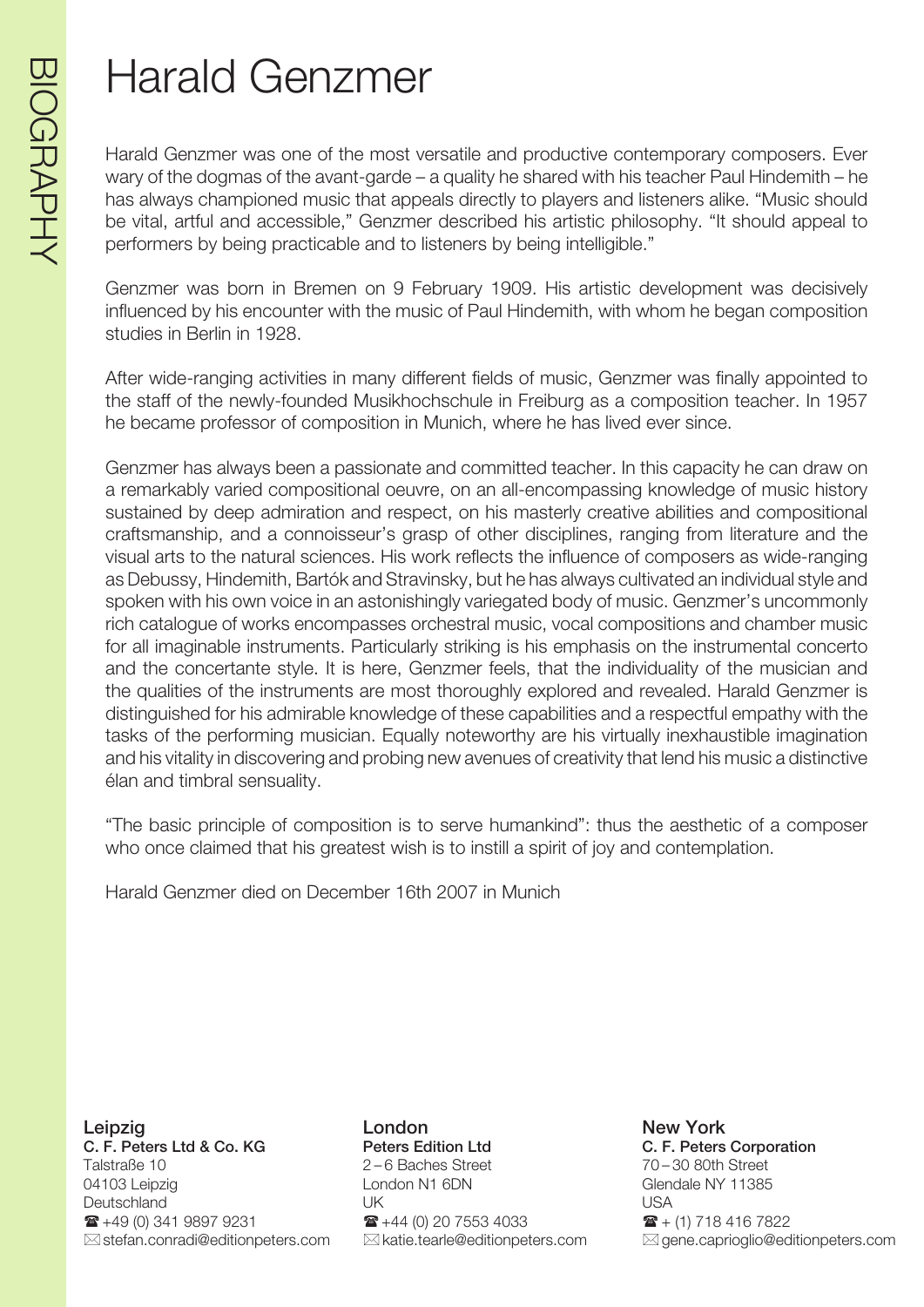# **BIOGRAPHIE** BIOGRAPHIE

# Harald Genzmer

Harald Genzmer gehörte zu den wichtigsten deutschen Komponisten dieses Jahrhunderts. Den Dogmen der Avantgardebewegungen gegenüber immer skeptisch und darin seinem Lehrer Paul Hindemith verwandt, stand er als Künstler für eine Musik ein, die Spieler und Hörer unmittelbar ansprechen möchte. "Musik soll vital, kunstvoll und verständlich sein. Als praktikabel möge sie den Interpreten für sich gewinnen, als erfaßbar sodann den Hörer." So Genzmer selbst über seine Haltung.

Genzmer wurde am 9. Februar 1909 in Bremen geboren. Entscheidende Impulse für seinen künstlerischen Weg erhielt er durch die Begegnung mit dem Werk Paul Hindemiths, bei dem er 1928 in Berlin Komposition zu studieren begann.

Nach umfänglichen Aktivitäten in den verschiedensten Bereichen des Musiklebens wurde Genzmer schließlich 1946 als Lehrer für Komposition an die neugegründete Hochschule für Musik nach Freiburg i.Br. berufen. 1957 folgte der Ruf als Professor für Komposition nach München, wo er seitdem lebte.

Genzmer war ein leidenschaftlicher Lehrer und er konnte sich dabei auf ein ungewöhnliches und vielfältiges kompositorisches Œuvre, auf eine enorme, von Bewunderung und Ehrfurcht getragene Kenntnis der Geschichte der Musik, auf eine meisterliche schöpferische Fähigkeit und kompositorisch-handwerkliche Kompetenz sowie auf eine ganz erstaunliche Kennerschaft anderer Disziplinen berufen, seien es Literatur, Bildende Kunst oder auch naturwissenschaftliche Fächer. Viele Komponisten wie beispielsweise Debussy, Hindemith, Bartók, Strawinsky haben ihn beeinflußt; doch als Komponist hatte er seinen eigenen Stil, seine eigene Sprache gefunden und in erstaunlich vielen Werkgestalten ausgeprägt. In der Tat ist Genzmers Werkkatalog ungewöhnlich reich, umfaßt Orchesterwerke, Vokalkompositionen und Kammermusik für alle Instrumente. Auffallend dabei ist, welche Bedeutung für den Komponisten die Gattung des Konzerts und der konzertierende Stil haben. Im Konzertieren entfalteten und offenbarten sich für Genzmer am sinnfälligsten sowohl die Individualität des musizierenden Künstlers wie die Eigenarten der verschiedenen Instrumente. Eine bewundernswerte Kenntnis dieser Möglichkeiten sowie die respektvolle Einfühlung in die dem Musiker zugewiesene Aufgabe zeichneten Harald Genzmer aus. Hinzu kommen eine fast unerschöpfliche Fantasie und eine Vitalität im Auf- und Ausspüren kreativ experimenteller Möglichkeiten, die seiner Musik die ihr eigene Lebendigkeit und klangsinnliche Farbigkeit verleihen. "Das Prinzip Komponieren ist auch Dienst am Menschen" - hat Genzmer einmal bekannt.

Harald Genzmer verstarb im Alter von 98 Jahren am 16. Dezember 2007 in München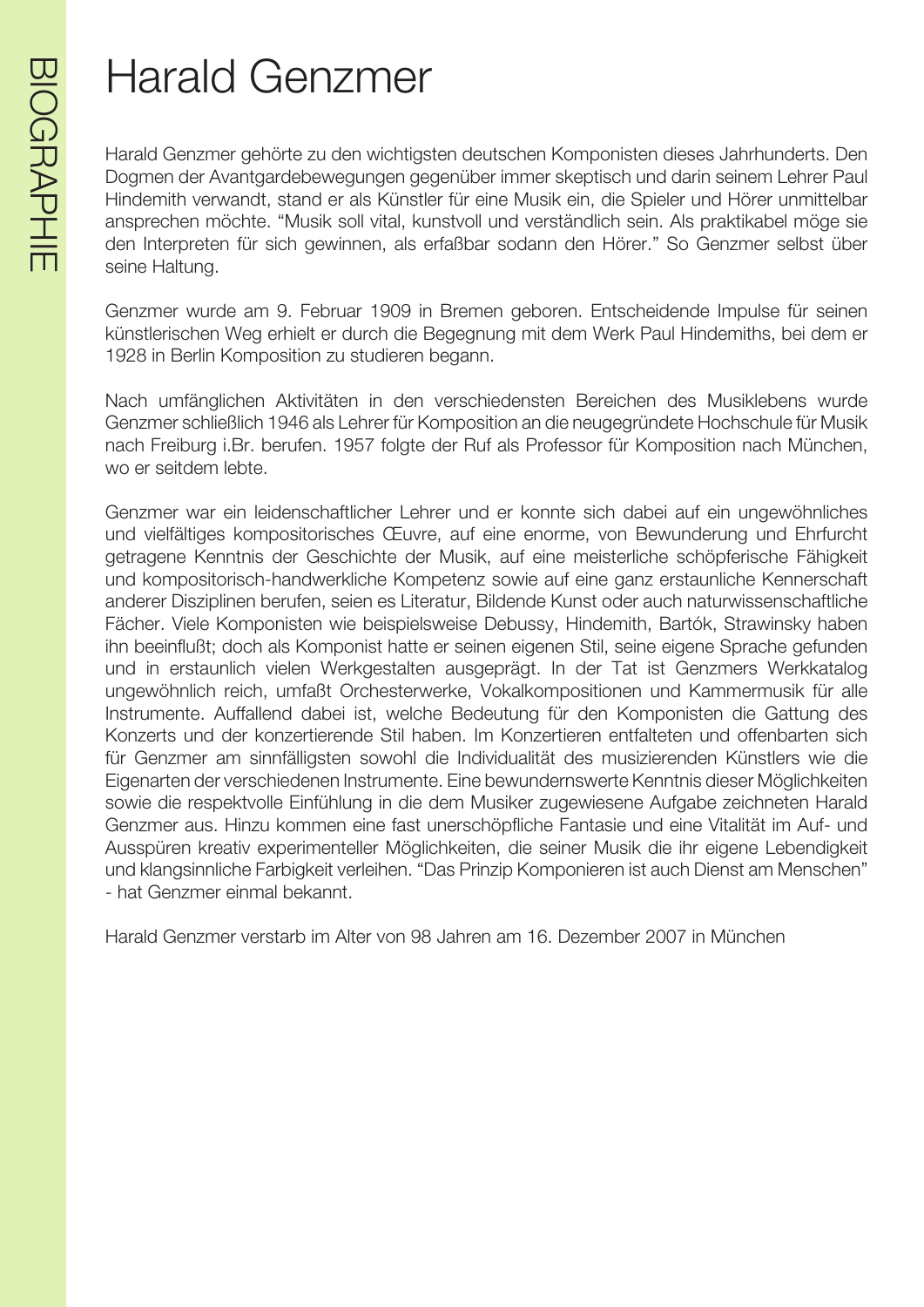# **Works for Orchestra**

#### Concerto for Orchestra No. 2 GeWV 111 (1963) 18' for orchestra 2.2.3.2 - 3.2.3.1 - timp - perc - 8.7.6.5.4 First performed 21 March 1963, Munich, by Symphonie-Orchester des Bayrischen Rundfunks, cond.: Jan Koetsir EP 5818

# Fest-Ouvertüre GeWV 132 (1999) 8'

for orchestra 2.2.2.2 - 2.2.2.1 - timp - perc(2) - 8.7.6.5.4 First performed 29 September 1999, Landau (D), by Staatsphilharmonie Rheinland-Pfalz, cond.: Theodor Guschlbaur EP 12071

# Hölderlin-Fragmente I–V GeWV 119 (1977) 33'

for orchestra

# Hölderlin-Fragmente I GeWV 119 (1977) 11'

for orchestra 2.2.2.2 - 4.2.0.0 - timp - perc(2) - hp - 8.7.6.5.4 First performed 27 February 1978, Wolfsburg (D), by Nordwestdeutsche Philharmonie, cond.: Janos Kulka EP 12072

# Hölderlin-Fragmente II GeWV 119 (1977) 8'

for orchestra 2.2.2.2 - 3.2.1.0 - timp - perc(2) - hp - 8.7.6.5.4 First performed 29 October 1979, Hagen (D), by Orchester der Stadt Hagen, cond.: Michael Halász EP 12073

# Hölderlin-Fragmente III GeWV 119 (1977) 3'

for orchestra 2.2.2.2 - 4.2.1.0 - timp - perc - hp - 8.7.6.5.4 First performed 29 October 1979, Hagen (D), by Orchester der Stadt Hagen, cond.: Michael Halász EP 12077

# Hölderlin-Fragmente IV GeWV 119 (1977) 3'

for orchestra 2.1.2.2 - 4.0.0.0 - timp - perc(2) - hp - 8.7.6.5.4 First performed 10 December 1979, Saarbrücken (D), by Saarländisches Staatsorchester, cond.: Matthias Kuntzsch EP 12074

# Hölderlin-Fragmente V GeWV 119 (1977) 8'

for orchestra 2.2.2.2 - 4.2.1.0 - timp - perc - hp - 8.7.6.5.4 First performed 10 December 1979, Saarbrücken (D), by Saarländisches Staatsorchester, cond.: Matthias Kuntzsch EP 12075

Prolog II GeWV 125 (1991) 9' for orchestra 2.2.2.2 - 2.2.2.1 - timp - perc - 8.7.6.5.4 First performed 23 September 1994, Hof (D), by Hofer Symphoniker, cond.: Hikotaro Yazaki EP 12092

# Sinfonia per giovani GeWV 120 (1979) 24'

for youth orchestra 3.2.2.2 - 4.2.3.1 - rec(5) - sax(4) - timp - perc(4) - guit(3) - 8.7.6.5.4 First performed 16 June 1979, Gladbeck (D), by Vereinigte Jugendorchester des Bezirks Gladbeck (ca. 500 players) EP 8448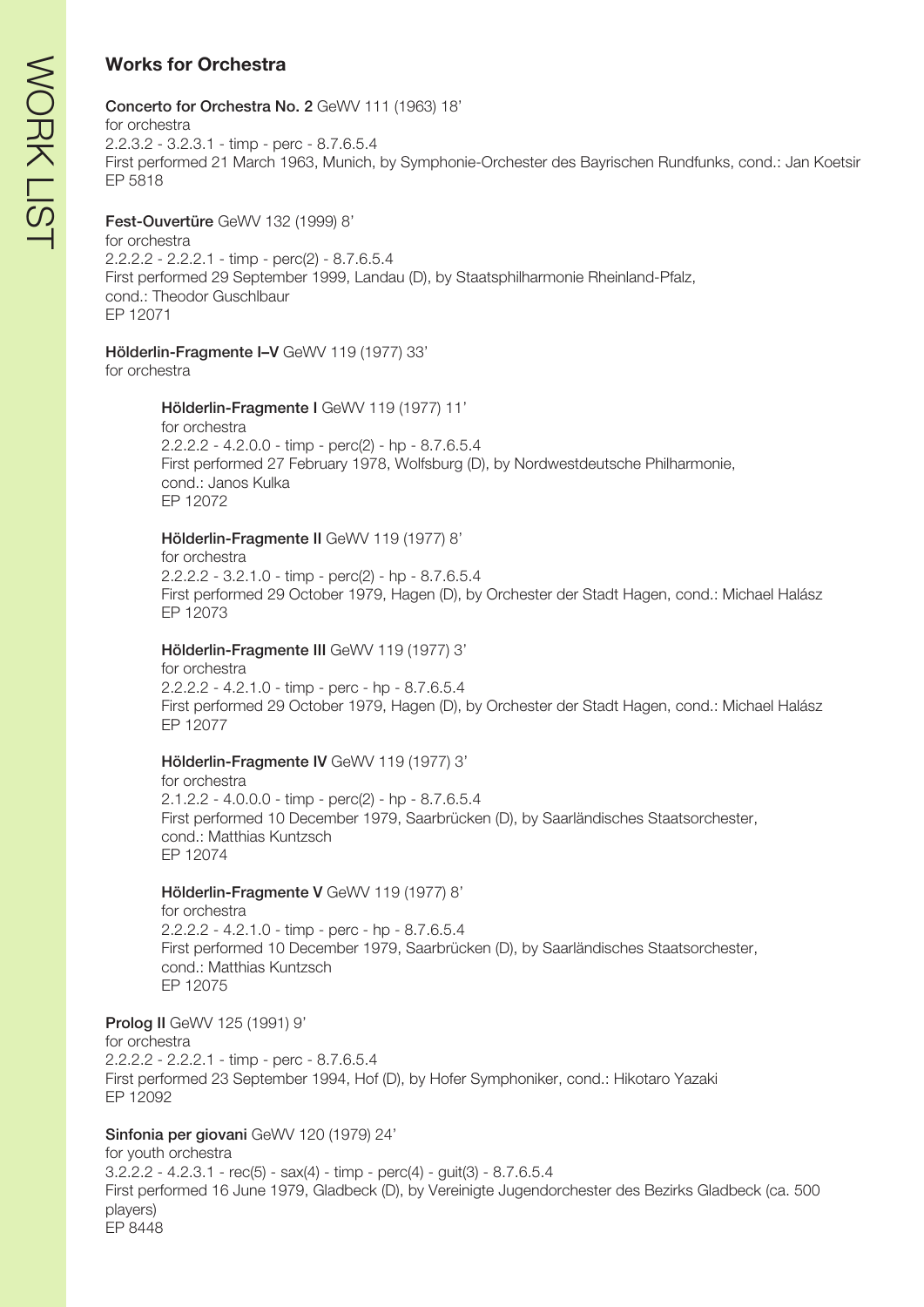# Sinfonia per giovani - Parergon GeWV 126 (ca. 1992) 14'

for saxophone orchestra sopran sax - alto sax(2) - tenor sax - baritone sax - bass sax First performed 23 April 1993, Ochsenhausen (D), by students of the saxophone workshop of Sigurd M. Raschèr EP 12795

#### Sinfonietta giocosa GeWV Anh. 6 (ca. 1994) 12' for string orchestra

EP 11468

# Symphony No. 3 GeWV 121 (1983/86) 30'

for orchestra 3.2.3.3 - 4.2.2.1 - timp - perc(2) - 8.7.6.5.4 First performed 20 June 1986, Munich, by Münchner Philharmoniker, cond.: Sergiu Celibidache EP 8621

#### Symphony No. 4 GeWV 124 (1990) 28'

for orchestra 3.3.3.2 - 3.2.2.1 - timp - perc - 8.7.6.5.4 First performed 03 October 1996, Bielefeld (D), by Philharmonisches Orchester der Stadt Bielefeld, cond.: Rainer Koch EP 12096

#### Der Zauberspiegel (Ballet Suite) GeWV 138 (1965) 18'

for orchestra 2.2.2.2 - 3.2.2.1 - timp - perc(2) - pf - hp - 8.7.6.5.4 First performed 11 July 1967, Munich, Herkulessaal der Residenz, by Münchner Philharmoniker, cond.: Reinhard Peters EP 5921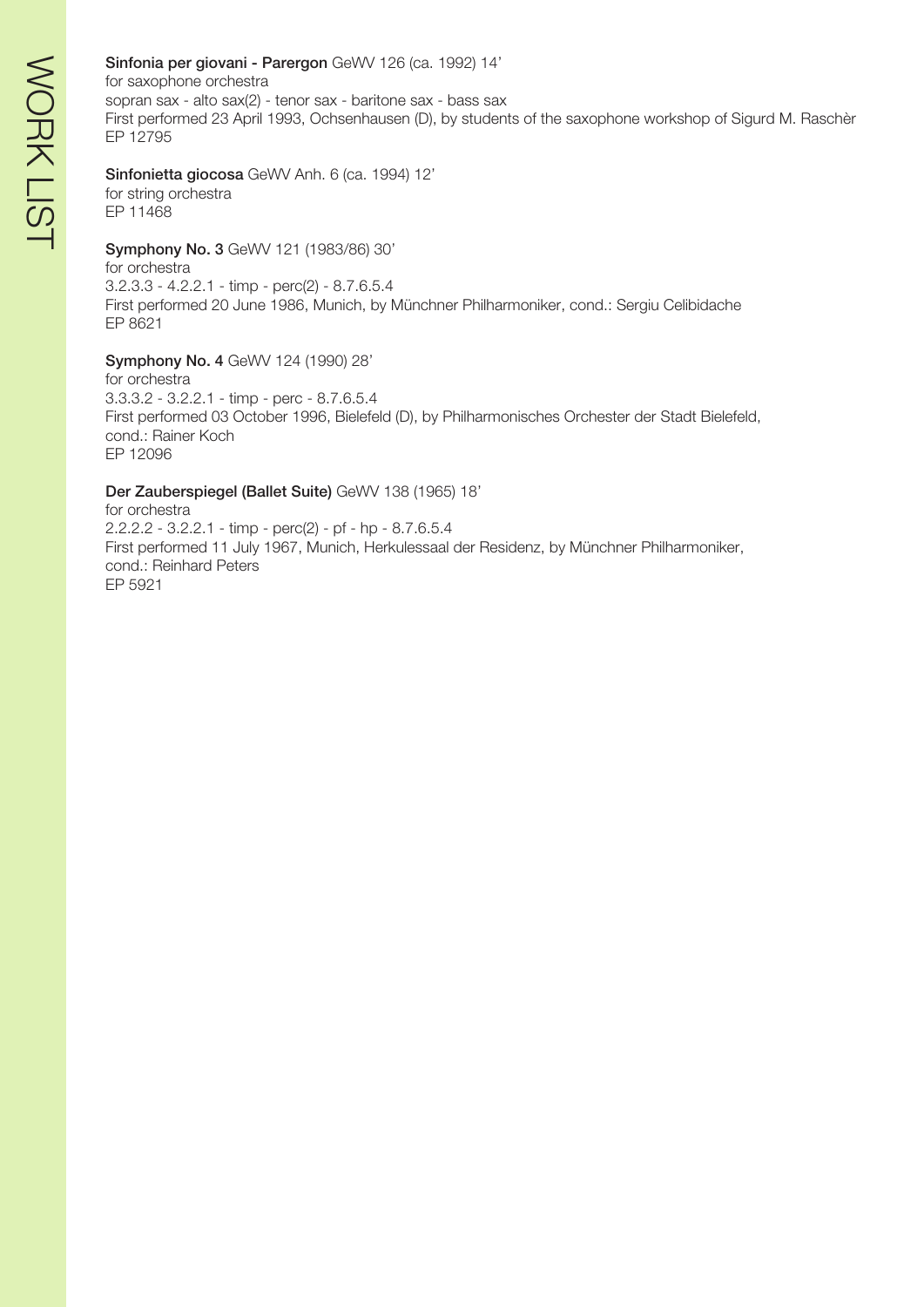# **Solo Concertos with Orchestra / Ensemble**

# Concertino GeWV 150 (1972) 15'

for clarinet in Bb and chamber orchestra cl in Bb solo - perc - str (8.7.6.5.4) EP 8235 (full score and parts) EP 8236 (solo part and piano reduction)

#### Concertino No. 2 GeWV 160 (1963) 21' for piano and string orchestra

pf solo - str (8.7.6.5.4) First performed 12 November 1963, Frankfurt (Main), by Edgar Trauer and Frankfurter Kammerensemble, cond.: Rudolf Lück EP 5973 (study score) EP 5973a (solo part)

#### Concerto for Clarinet and Orchestra GeWV 152 (1992/93) 22'

cl solo - 2.1.0.2 - 2.2.1.0 - timp - perc - hp - 8.7.6.5.4 First performed 17 November 1994, Kaiserslautern (D), by Eduard Brunner and Staatsphilharmonie Rheinland-Pfalz, cond.: Jean Fournet EP 12511

# Concerto for Harp and Strings GeWV 155 (1965) 21'

hp solo - 8.7.6.5.4 First performed 18 October 1965, Kiel (D), by Helga Storck and Kieler Städtisches Orchester, cond.: Herman Michael EP 5988

#### Concerto for Organ and Orchestra No. 1 GeWV 161 (1970) 21'

org solo - hn(2) - trp(2) - timp - strings (8.7.6.5.4) First performed 19 March 1971, Nuremberg, Meistersingerhalle, by Hedwig Bilgram and Nürnberger Philharmoniker, cond.: Hans Gierster EP 8138

# Concerto for Organ and Strings No. 2 GeWV 163 (1980) 16'

org solo - strings (8.7.6.5.4) First performed 04 April 1981, Pforzheim (D), by Gerhard Weinberger and Badische Philharmonie, cond.: Rolf Schweizer EP 12082

# Concerto for Percussion and Orchestra GeWV 164 (1977) 24'

perc solo - 3.2.2.2 - 2.2.1.0 - strings (8.7.6.5.4) First performed 09 January 1978, Gelsenkirchen (D), by Hermann Gschwendtner and Städtisches Orchester Gelsenkirchen, cond.: Uwe Mund

Version for Percussion and Piano GeWV 238 (1975) 22' First performed 20 October 1975, Heidelberg (D), by Hermann Gschwendtner and Karl-Hermann Mrongovius EP 8349 EP 8349a (percussion part)

# Concerto for Piano and Orchestra No. 3 GeWV 162 (1971/74) 31'

pf solo - 2.2.2.2 - 3.2.1.0 - timp - perc - 8.7.6.5.4 First performed 16 November 1977, Bochum (D), by Ludwig Hofmann and Bochumer Symphoniker, cond.: Othmar M.F. Mága EP 12067

#### Concerto for Trombone and Orchestra GeWV 154 (1999) 21'

trb solo - 2.1.1.1 - 2.0.0.0 - 8.7.6.5.4 First performed 17 January 2001, Worms (D), Fest- und Spielhaus, by Armin Rosin and Staatsphilharmonie Rheinland-Pfalz, cond.: Werner Andreas Albert EP 12085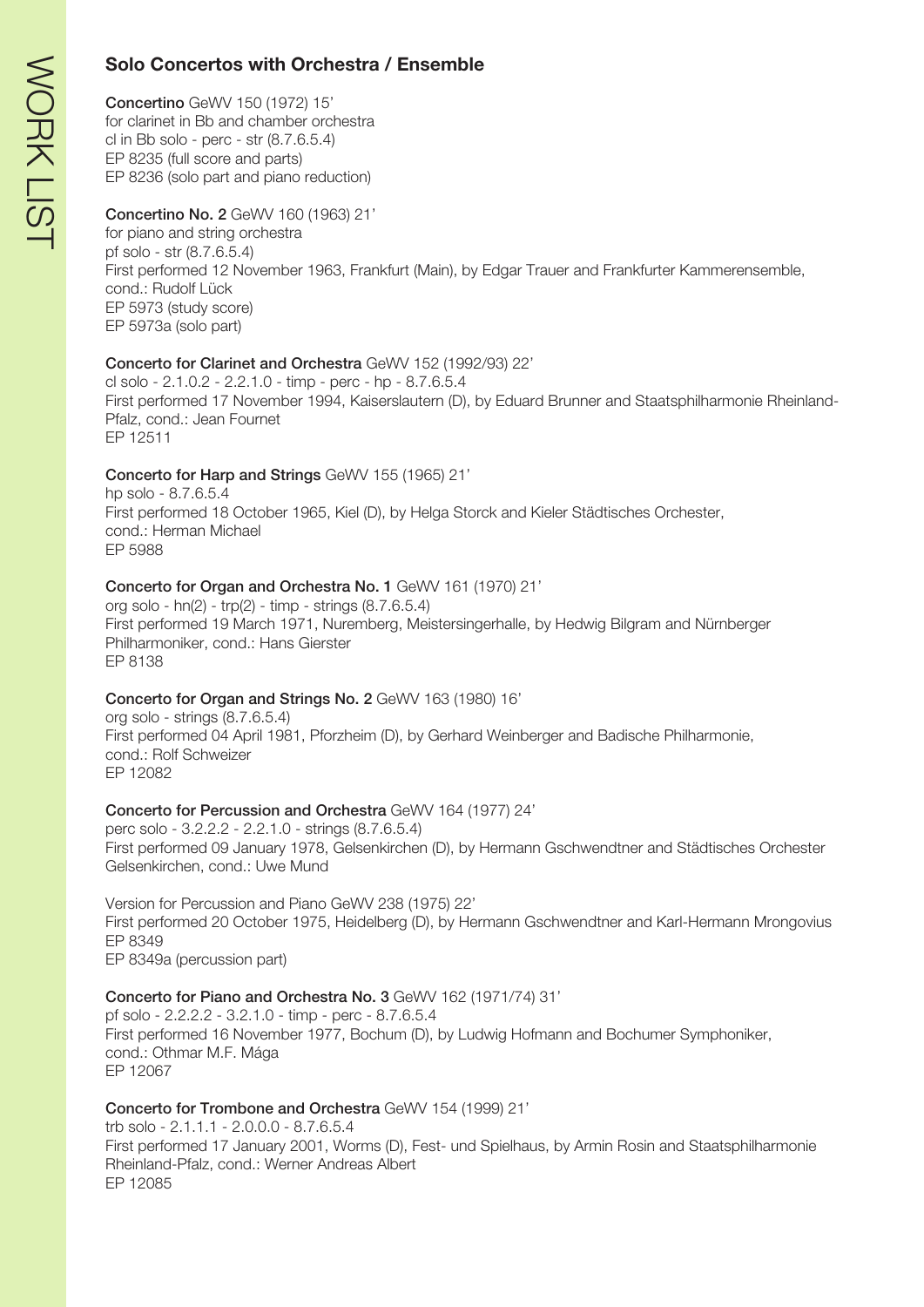#### Concerto for Trumpet and Ensemble 14'

trp solo  $-3.1.3.2 - 4.0.2.1 - fh(2) - thn - timp - perc(2) - hp - db$ First performed October 1975, Illinois (USA), University of Illinois EP 12086

#### Concerto for Trumpet and Strings No. 1 GeWV 148 (1968) 18'

trp solo - strings (8.7.6.5.4) First performed January 1970, Gelsenkirchen (D), by Robert Nagel (trp) and Städtisches Orchester Gelsenkirchen, cond.: Ljubomir Romansky EP 8077 EP 8178 (version for trumpet and piano)

#### Concerto for Trumpet and Strings No. 2 - in old manner GeWV 151 (1985) 14'

trp solo - strings (8.7.6.5.4) First performed 15 July 1988, Weilburg (D), by Hakan Hardenberger and Württembergisches Kammerorchester, cond.: Jörg Faerber EP 8592

#### Concerto for Viola and Orchestra GeWV 141 (1967) 26'

va solo - 2.2.2.2 - 2.2.1.0 - perc(2) - hp - 8.7.6.5.4 First performed 18 October 1967, Duisburg (D), by Georg Schmid and Städtisches Sinfonie-Orchester Duisburg, cond.: Arthur Grüber EP 5949 (study score)

#### Concerto for Violoncello and Brass Ensemble GeWV 142 (1969) 21'

vc solo - ob(2) - cl(3) - bsn(2) - hn(4) - db First performed 1969, Detmold (D), by Irene Güdel and Detmolder Bläserkreis, cond.: Prof. Sost Michaels EP 8082

#### Kammerkonzert GeWV 143 (1972) 14'

for viola and strings First performed 26 January 1972, Erlangen (D), by Chamber Orchestra of the University of Erlangen, cond.: Helmut Goldmann EP 8134

#### Notturno GeWV 149 (1970) 6' for horn (viola) and strings EP 8106

# **Concertos with two or more Soloists and Orchestra / Ensemble**

#### Concerto for Two Clarinets and Strings GeWV 173 (1983) 12' 2 cl soli - strings (8.7.6.5.4) First performed 29 May 1984, Frankfurt (Main), Jahrhunderthalle, by Sabine Meyer, Wolfgang Meyer and members of Frankfurter Opernhaus- und Museums-Orchester, cond.: Hans-Georg Schäfer EP 8535

#### Concerto for Flute, Harp and Strings GeWV 178 (1993) 17'

fl, hp soli - 8.7.6.5.4 First performed 24 October 1994, Munich, by András Adorján (fl), Helga Storck (hp) and Amati-Ensemble EP 12510

Concerto for Four French Horns and Orchestra GeWV 175 (1985/86) 24' 4 hn soli - 3.3.2.2 - 0.1.1.0 - timp - perc(2) - 8.7.6.5.4 EP 12083

#### Concerto for Two Guitars and Orchestra GeWV 176 (1989) 21'

2 guit soli - 1.1.1.1 - 1.0.0.0 - 8.7.6.5.4 Dedicated to Thomas Friedrich Kirchhoff and Burkhard Wolk First performed 07 January 1991, Dortmund (D), by Albéniz Guitar Duo and Philharmonic Orchestra Dortmund, cond.: Mario Venzago EP 8742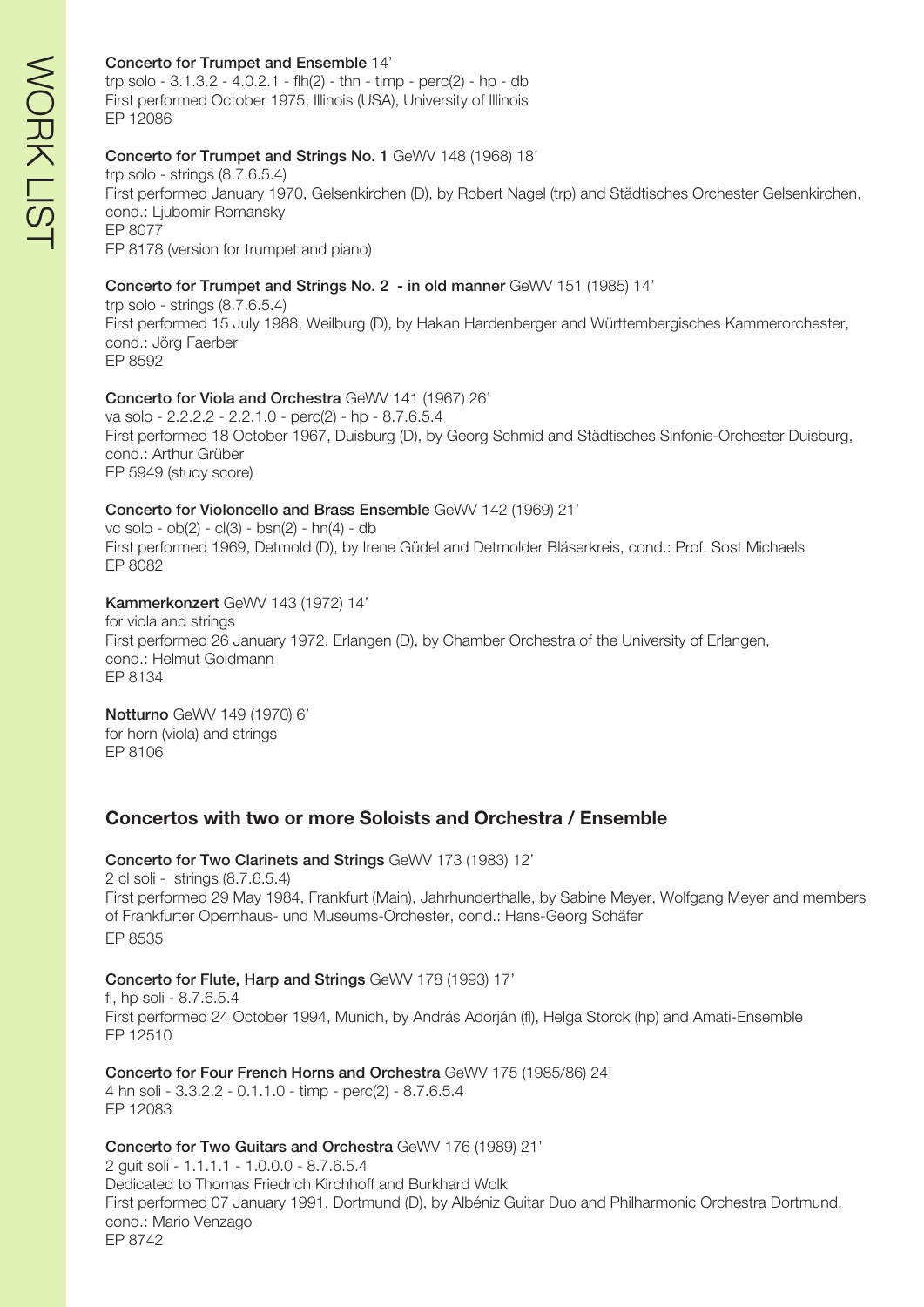#### Concerto for Two Pianos and Orchestra GeWV 177 (1990) 24'

2 pf soli - 2.2.2.2 - 2.2.0.0 - timp - perc - 8.7.6.5.4 Dedicated to Duo Urairte-Mrongovius First performed 18 December 1994, Munich, by Begoña Urairte-Mrongovius, Karl-Hermann Mrongovius and the chamber orchestra of Münchner Philharmoniker, cond.: Michael Helmrath EP 8678

#### Concerto for Piano, Trumpet and Strings GeWV 182 (1999) 23'

pf, trp soli - strings (8.7.6.5.4) First performed 15 October 2001, Ingolstadt (D), by Magarita Höhenrieder (pf), Guy Touvron (trp) and Württembergisches Kammerorchester, cond.: Jörg Färber EP 8956

#### Concerto for Trumpet, Organ and Strings GeWV 179 (1996) 18'

trp, org soli - strings (8.7.6.5.4) First performed 10 May 1997, Ulm (D), by Claude Rippas (trp), Sabine Steinmetz (org) and Orchester der Kantorei Ulm, cond.: Friedrich Fröschle EP 12087

#### Concerto for Trumpet, Trombone and Organ GeWV 426 (1994) 12'

First performed 1994, Ulm (D), by Trio Armin Rosin EP 14117

#### Double Concerto for Violoncello, Double Bass and Strings GeWV 174 (1984/85) 16'

vc, db soli - strings (8.7.6.5.4) First performed 17 January 1986, Berlin, by Jörg Baumann (vc), Klaus Stoll (db) and Berlin Philharmonic Orchestra, cond.: Bernard Haitink EP 8571

# **Works for Ensemble**

#### Capriccio (Nonet) GeWV 352 (1962) 12'

for chamber orchestra 0.1.1.1 - 1.0.0.0 - 8.7.6.5.4 First performed 20 January 1962, Athens First performance in Germany 18 November 1963, Gelsenkirchen (D), by Städtisches Orchester, cond.: Richard Heime EP 5965

#### Cassation GeWV 123 (1988) 12'

for strings 8.7.6.5.4 First performed 10 May 1990, Munich, by Kammerorchester 'Die Zarge', cond.: Bernhard Tluck EP 8654

#### Divertimento für sinfonische Bläser GeWV 114 (1968) 12'

for ensemble 3.3.3.3 - 4.2.3.1 - timp - perc - hp(2) First performed 05 December 1968, Dortmund (D), by Philharmonic Orchestra Dortmund, cond.: Wilhelm Schüchter EP 4804

Festmusik GeWV 135 (unknown) 14' for string orchestra 8.7.6.5.4 EP 14186

#### Introduktion und Adagio GeWV 112 (1964) 12'

for string orchestra 8.7.6.5.4 First performed 11 March 1965, Munich, by Münchner Kammerorchester, cond.: Hans Stadlmair EP 5987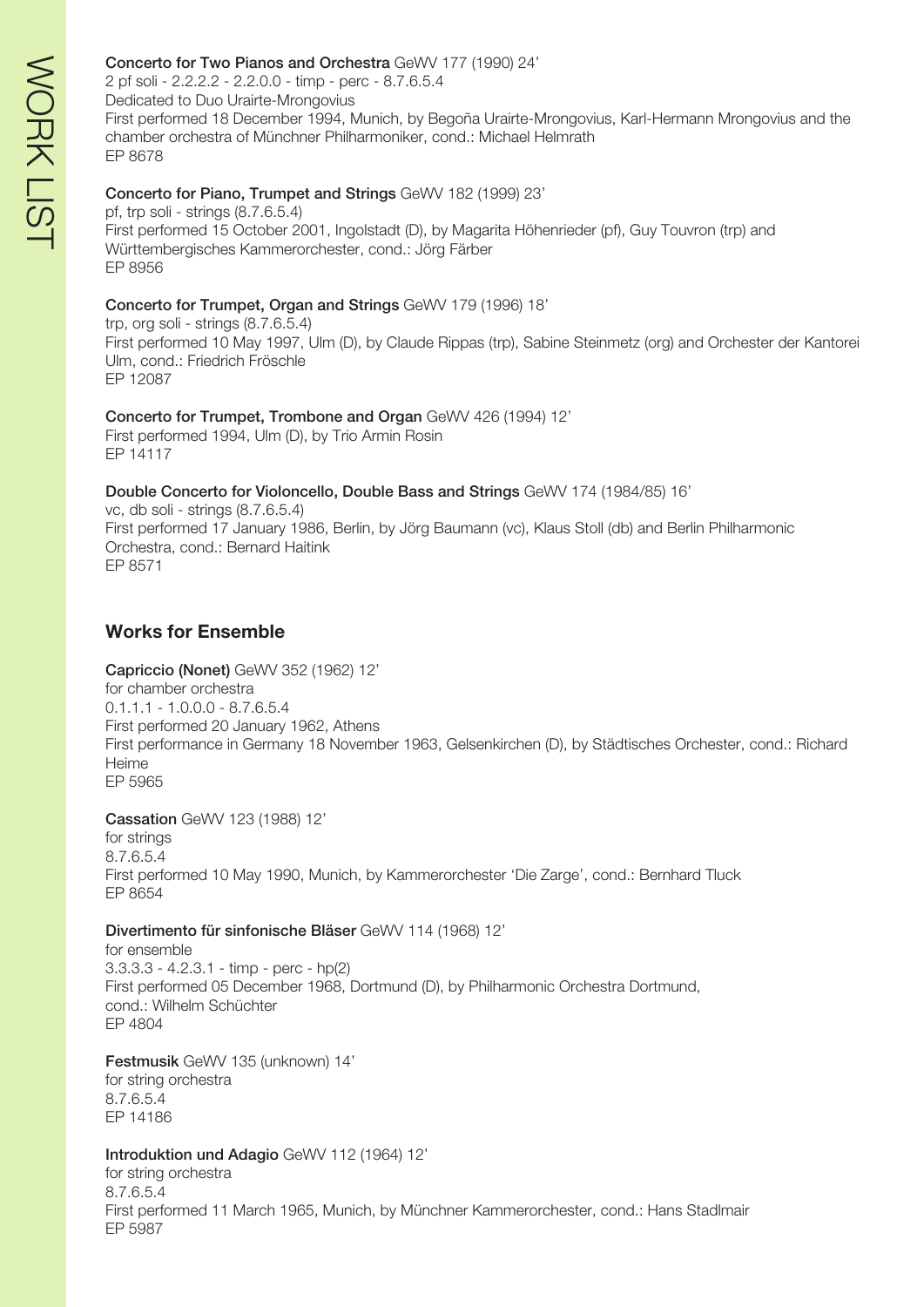Miniaturen GeWV 118 (1976) 12' for string orchestra 8.7.6.5.4 First performed 09 July 1977, Schleißheim (D), by Münchener Kammerorchester, cond.: Hans Stadlmair EP 8237

Ouvertüre zu Uster GeWV 117 (1974) 7'

for wind orchestra 3.1.1.2 - 7.3.3.1 - sax(3) - timp - perc(2) - 0.0.0.0.2 First performed 28 September 1974, Uster (CH), by Züricher Blasorchester, cond.: Albert Häberling EP 12090

#### Signal 12'

for 12 brass players hn(2), trp(5), trb(3, tb, bar First performed 29 September 2004, Berlin, by Bach, Blech & Blues EP 12094

Sinfonia da Camera GeWV 115 (1970) 21' for chamber orchestra 2.1.1.1 - 1.0.0.0 - timp - 8.7.6.5.4 EP 8382

Sonatina prima GeWV 113 (1967/68) 13' for strings EP 8050

Sonatina seconda GeWV 116 (1972) 13' for strings EP 8156

# **Chamber Music**

Capriccio GeWV 358 (1984) 10' for five trumpets EP 8704 (study score) EP 8704a (parts)

Divertimento GeWV 344 (1985) 12' for four flutes (SATB) EP 8591

7 Episoden (1980) 11' for two recorders (SA) and 3 percussionists EP 8438 (study score) EP 8438a/b (parts)

Musik für vier Bläser GeWV 340 (1968) 7' for two trumpets and two trombones First performed 08 December 1968, Bochum (D), by brass ensemble of Bochumer Symphoniker EP 4857a (study score) EP 4857 (parts)

Partita à tre GeWV 421 (1986) 11' for trumpet, trombone and positive organ First performed 18 June 1989, Maulbronn (D), by Claude Rippas (trp), Armin Rosin (trb) and Franz Lehrndorfer (org) EP 14352

Quartet for Clarinet, Violin, Violoncello and Piano GeWV 338 (1964) 22' First performed 22 May 1964, Munich, by Kammersensemble Gerhard Seitz EP 8843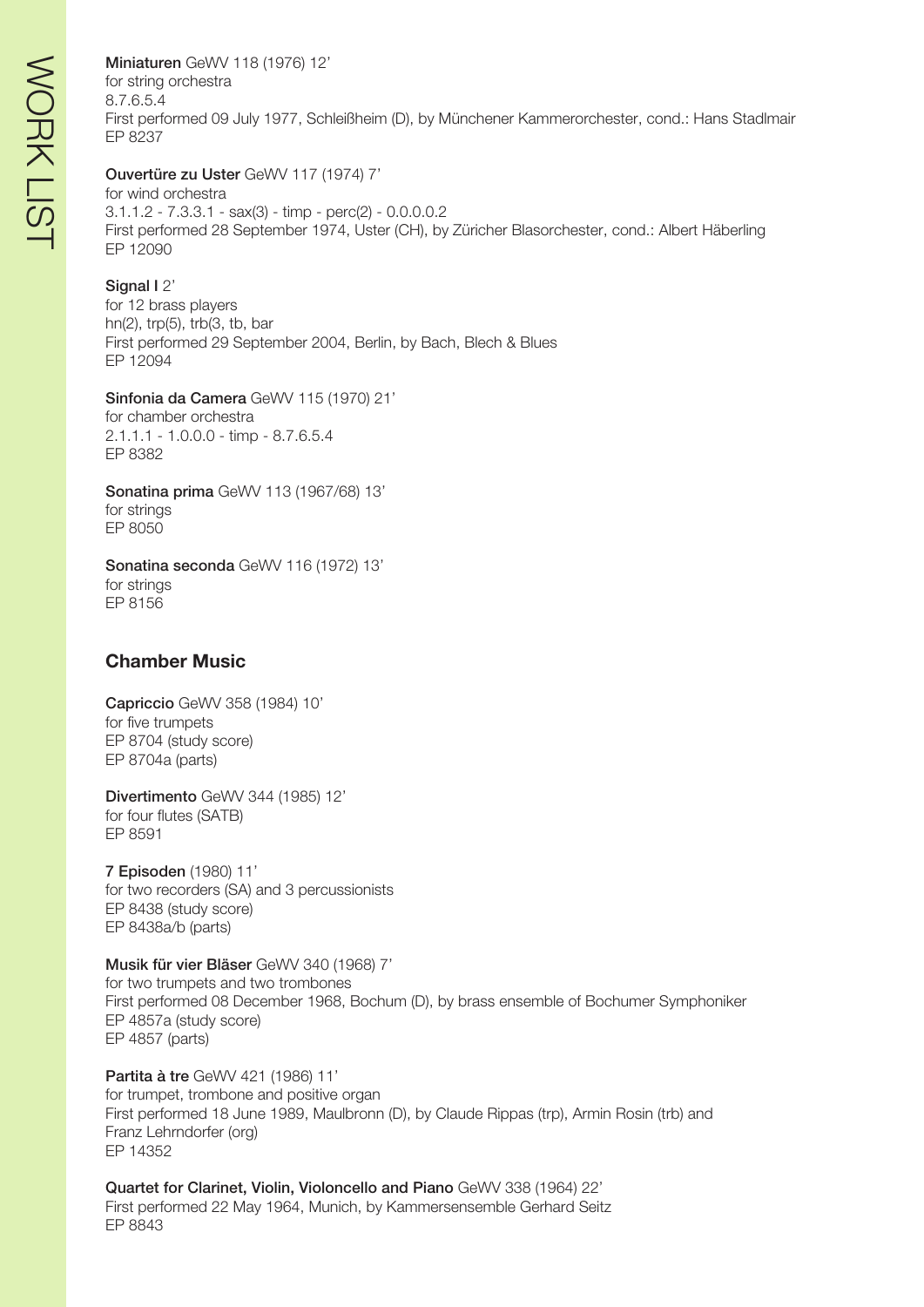#### Quartet for Four Flutes GeWV 347 (1988) 16'

First performed 07 June 1992, Munich, by Münchener Flötenensemble (Elisabeth Weinzierl, Edmund Wächter, Tanja Heil and Daniela Michael) EP 8750

#### Quartet for Four French Horns GeWV 349 (ca 1993) 14' EP 14132

Quartet for Oboe, Violin, Viola and Violoncello GeWV 341 (1975) 13'

#### Quartet for Violin, Viola, Violoncello and Double Bass GeWV 339 (1967) 21'

First performed 16 January 1968, Bielefeld (D), by Collegium Con Basso EP 8573 (score) EP 8574 (parts)

Quintet GeWV 351 (1956/57) 12'

for flute, oboe, clarinet, french horn and bassoon First performed 18 January 1957, Frankfurt (Main), by the Wind Quintet of Opera Frankfurt EP 5863 (study score) EP 5852 (parts)

Quintett nach Themen von Johann Pachelbel GeWV 354 (1970) 11'

for two trumpets, french horn, trombone and tuba EP 8103a (study score) EP 8103 (parts)

Sextet GeWV 353 (1966) 8' for two clarinets, two french horns and two bassoons First performed 13 March 1967, Wuppertal (D), by Westdeutsches-Bläser Sextett EP 8051a (study score) EP 8051 (parts)

Sonata for three Bassoons GeWV 317 (1951) 11' EP 14236

Sonata for Two Trumpets and Organ GeWV 423 (1990) 12' First performed 01 November 1990, Gelsenkirchen (D), by Bo Nilsson (trp), Otto Sauter (trp) and Wolfgang Baumgratz (org)

Trio for Three Bassons GeWV 325 (1988) 12' EP 8679

Trio for Clarinet, Violoncello and Piano GeWV 326 (1988) 22' First performed 02 March 1989, Erlangen (D), by Frank-Ulrich Wurlitzer (cl), Julius Berger (vc) and Margarita Höhenrieder (pf) EP 8761

Trio for Flute, Bassoon (Violoncello) and Harpsichord (Piano) GeWV 321 (1973) 15' EP 8344

Trio for Flute, Oboe and Piano GeWV 329 (1993) 14' First performed 13 June 1993, Bad Boll (D) by Trio Papillon, dir.: Thomas Richter EP 12512

Trio for Flute, Viola and Guitar GeWV 333 (2004) 16' First performed 03 November 2004, Bad Endorf (D), by Trio Contraste (Rainer Berger (fl), Gerhard Dierig (va), Stephan Schäfer (guit)) EP 12106

Trio for Three Flutes GeWV 328 (1990) 13'

First performed 22 January 196, Munich, Versicherungskammer Bayern, by Elisabeth Weinzierl, Daniela Weitze and Edmund Wächter EP 8740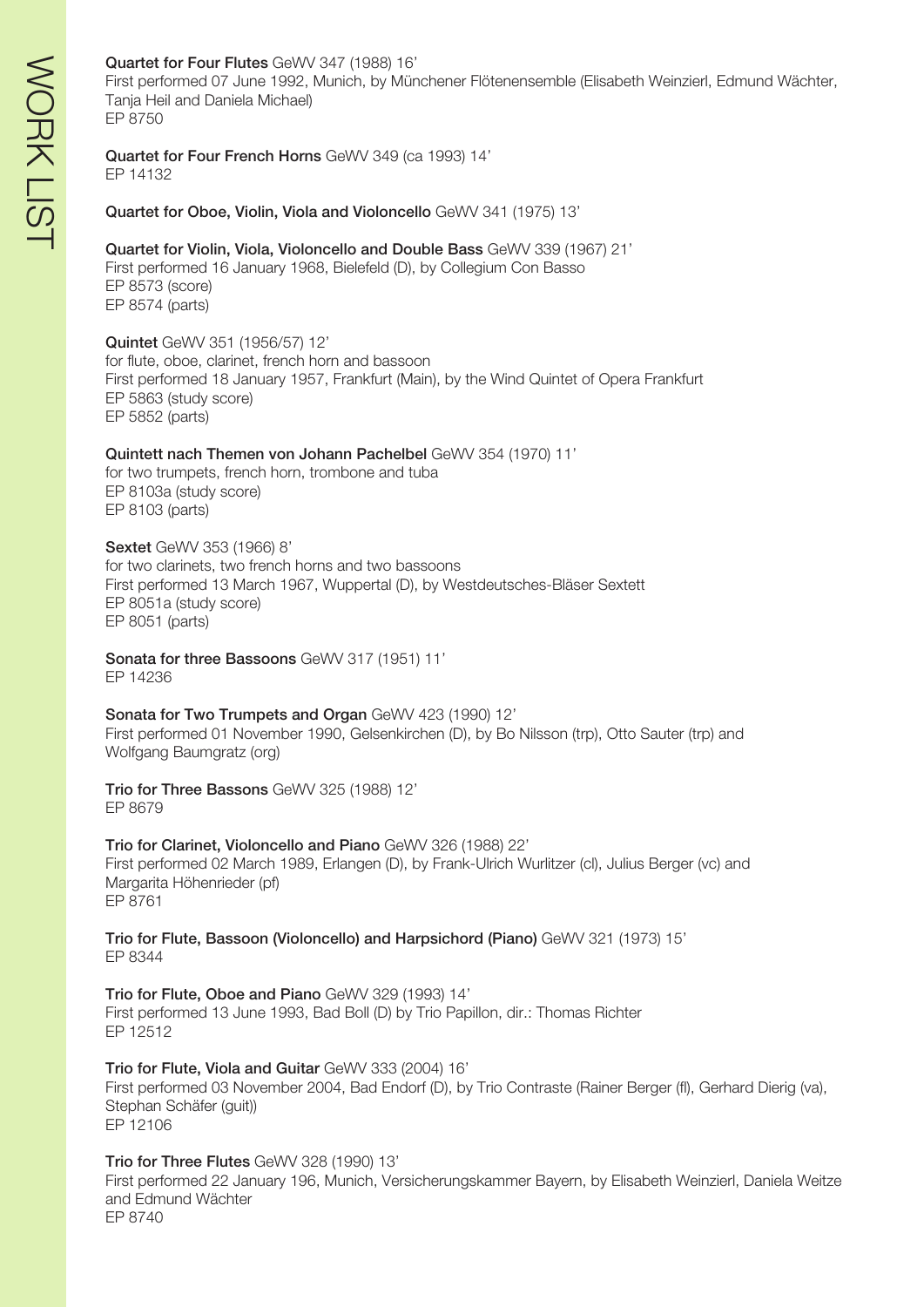#### Trio for Two Flutes and Violoncello GeWV 324 (1982) 15'

First performed 20 November 1983, Munich, Cuvilliés-Theater, by Gernot Woll (fl), Wilfried Elstner (fl) and Gerhard Zank (vc)

EP 8895

#### Trio for Harp, Viola and Flute GeWV 316 (1947) 21'

First performed 1948, by Rose Stein (hp), Gustav Scheck (fl) and Emil Seiler (va) EP 5859

#### Trio for Two Oboes and English Horn GeWV 327 (1990) 15'

First performed 05 August 1991, Heidelberg (D), by Trio Agile Cologne (Thekla von Dombois (ob), Markus Deuter (ob), Lorens Kuijper (EH)) EP 8680

Trio for Violin, Violoncello and Piano No. 1 (F major) GeWV 314 (1944, rev. 1967) 13' EP 5025

Trio for Violin, Violoncello and Piano No. 2 GeWV 320 (1964) 20' First performed 28 November 1965, Wiesbaden (D), by Wiesbadener Kammertrio EP 5990

#### Trio for Violin, Violoncello and Piano No. 3 GeWV 323 (1981) 21'

for violin, violoncello and piano First performed 15 November 1981, Washington D.C., by Western Art Trio (Brian Hanley (vn), David Tomatz (vc), Werner Rose (pf)) EP 12105

Triosätze GeWV 334 (undated) 17' for two oboes and bassoon EP 14582

# **Duos with Piano**

Introduktion und Allegro GeWV 230 (1966) 7' for bassoon and piano EP 5920

Konzertantes Duo GeWV 148a (1968) 14' for trumpet and piano EP 8178 *trumpet part similar to Concerto for Trumpet and Strings GeWV 148 (EP 8077)*

Sonata for Clarinet and Piano No. 2 GeWV 259 (1997) 15' EP 8971

Sonata for Heckelphone and Piano GeWV 253 / 329a (1993) 12' version of Trio for Flute, Oboe and Piano GeWV 329 EP 12832

Sonata for Trautonium and Piano No. 1 GeWV 432 (1949) 12'

Sonata for Trombone and Piano GeWV 234 (1971) 11' EP 8194

Sonata for Violin and Piano No. 3 GeWV 227 (1953-54) 12' EP 5870

Sonata for Violin and Piano No. 4 GeWV 244 (1980) 22' EP 12098

Sonata for Violin and Piano No. 5 GeWV 256 (1995) 22' First performed 13 February 1995, Augsburg (D), by Wendy Thompson (vn) and Sylvia Hewig-Tröscher (pn) EP 14311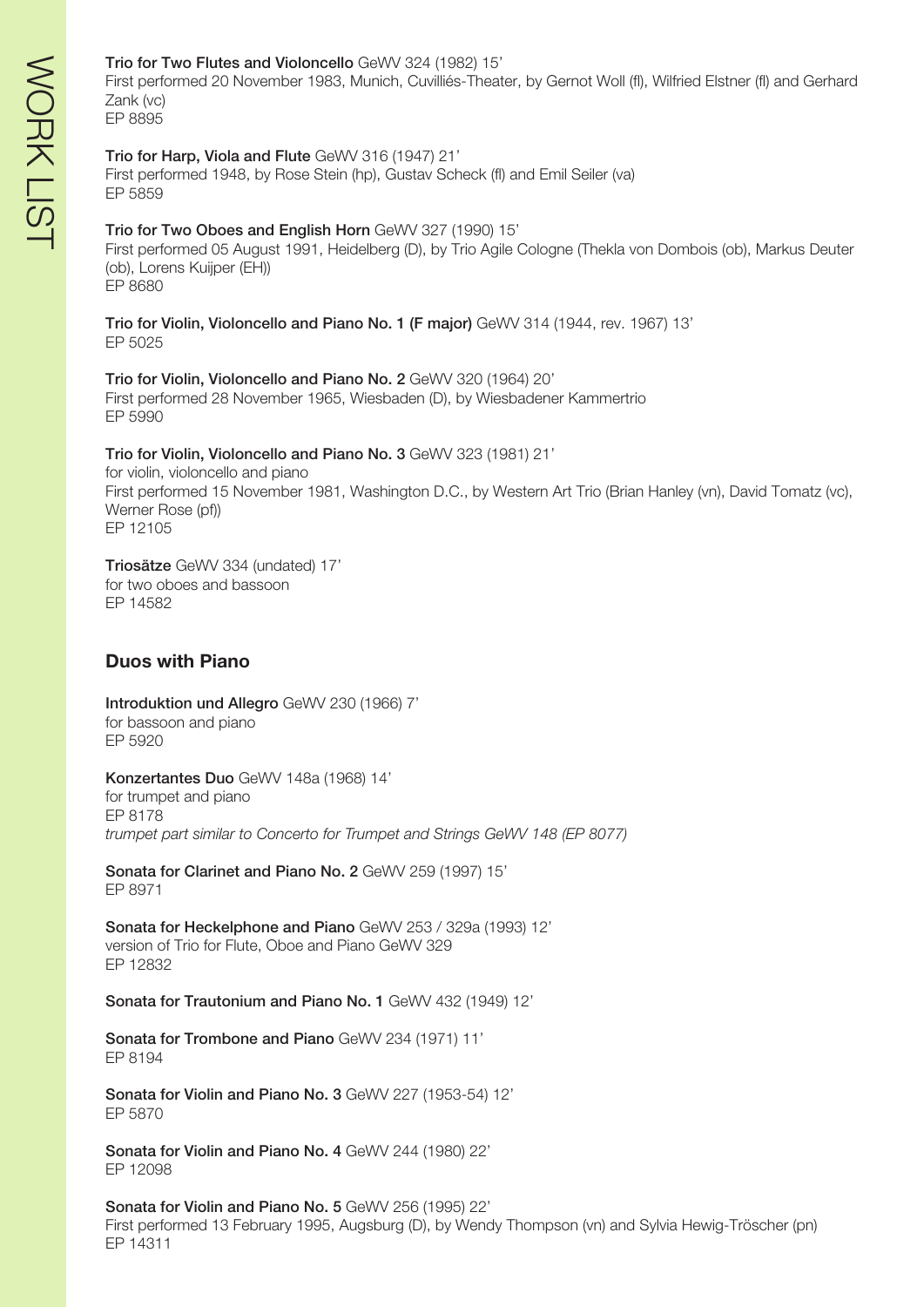Sonata for Violoncello and Piano No. 2 GeWV 239 (1976/77) 22' First performed 1983, Ingolstadt (D)

EP 12097

Sonatina for Clarinet and Piano GeWV 232 (1967) 14' EP 5944

Sonatina for Horn and Piano GeWV 233 (1968) 10' EP 5984

Sonatina for Trumpet and Piano No. 1 GeWV 229 (1965) 8' First performed 10 May 1966, Munich, by Willy Bauer (trp) and Ansgar Jahnke (pf) EP 5989

Sonatina for Trumpet and Piano No. 2 GeWV 251 (1984/85) 12' EP 8583

Sonatina for Viola and Piano GeWV 237 (1974) 6' EP 8179

Sonatina for Violoncello and Piano No. 1 GeWV 231 (1967) 11' First performed 20 February 1968, Munich, by Annemarie Dengler (vc) and Wolfgang Jarosch (pf) EP 5943

Sonatina for Violoncello and Piano No. 2 GeWV 248 (1982) 11' First performed 29 April 1983, Vaterstetten (D), by Jan Polasek (vc) and Michael Leslie (pf) EP 8475

Vier Elegien GeWV 240 (1978) 12' for piano and percussion arranged by Hermann Gschwendtner EP 8386

# **Duos without Piano**

11 Leichte Stücke GeWV 277 (1975, rev. 1983) 6' for two alto recorders / soprano and alto recorder EP 8537

12 Duos GeWV 274 (1975) 16' for two trombones EP 8289

Capriccio GeWV 284 (1984) 7' for two clarinets EP 8612

Concertantes Duo GeWV Anh. 15 (ca 1975) 11' for two violins

Concerto for Organ and Percussion GeWV 417 (1974) 13'

arranged by Hermann Gschwendtner First performed 05 May 1974, Munich, by Joachim Widmann (org) and Hermann Gschwendtner (perc) EP 8313 EP 8313a (percussion part)

Concerto piccolo GeWV 279 (1978) 12'

for recorder and percussion First performed 18 March 1979, Freiburg (D), by A. Husenbeth (recorder) and Hermann Gschwendtner (perc) EP 8437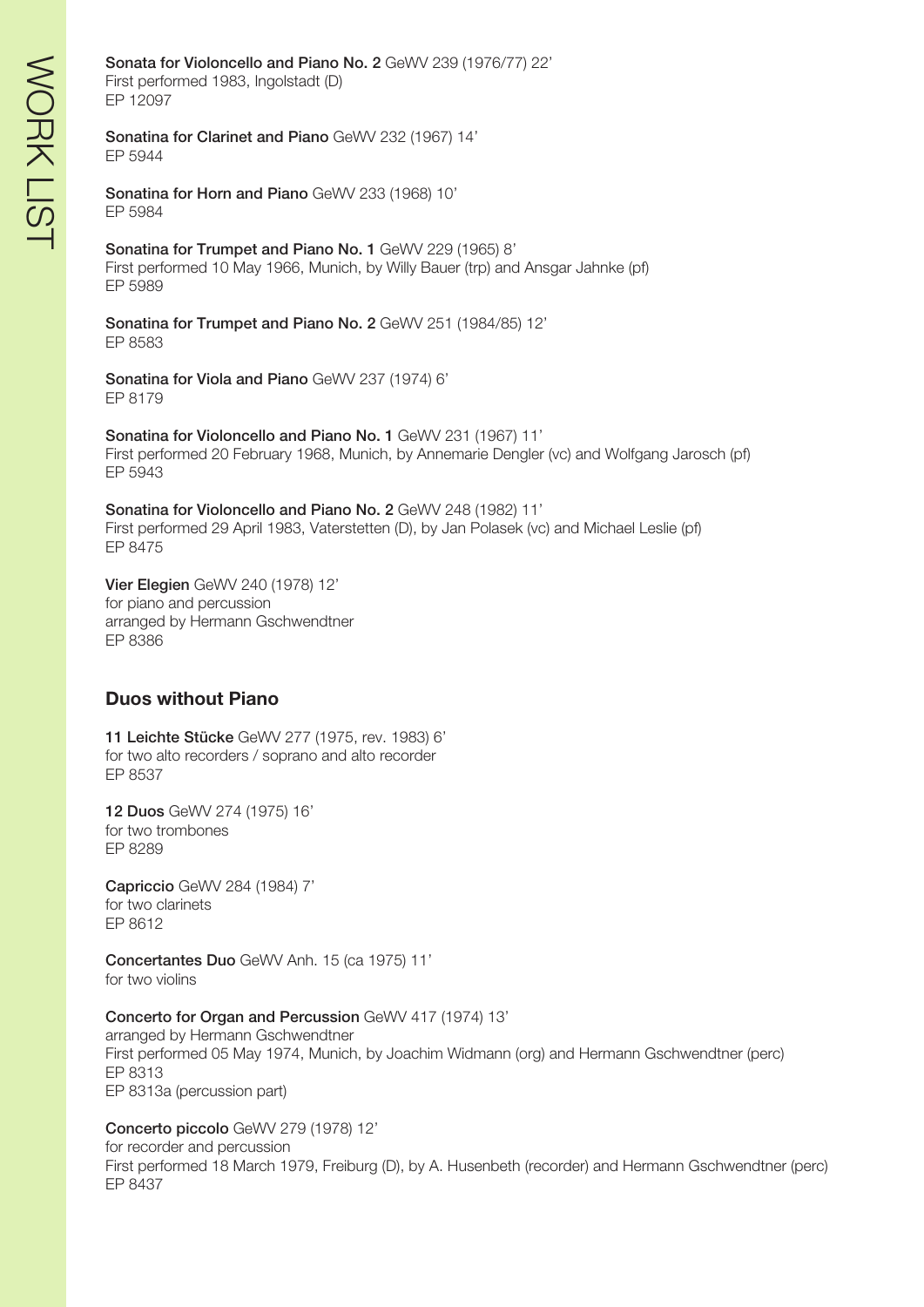Divertimento GeWV 280 (1981) 16' for violoncello and bassoon EP 8899

#### Divertissement GeWV 268 (1962) 8'

for flute and violin First performed 25 November 1962, Rabat (MA), by Kurt Redel (fl) and Erich Keller (vn) EP 5971

Duettino GeWV 282 (1983) 10' for flute and violin (viola) EP 8536

Duo GeWV 283 (1983) 16' for two harps First performed 27 March 1987, Würzburg (D), Musikhochschule, by Giselle Herbert and Barbara Mayr EP 8538

Duo Concertante 21' for flute and harp

EP 12070

Introduzione, Aria e Finale GeWV 415 (1968) 10' for violin and organ First performed 22 May 1968, Hannover, by Veronika Peter (vn) and Haite van der Schaef (org) EP 8083

Mallet-Spiele GeWV 288 (1986) 12' for marimba or vibraphone (1 or 2 players) arranged by Hermann Gschwendtner EP 8627

Sechs Bagatellen GeWV 285 (1985) 12' for violoncello and double bass EP 8613

Sonata for Flute and Harp GeWV 293 (1990) 12' First performed 01 October 1991, Berlin, by Werner Tast (fl) and Katharina Hanstedt (hp) EP 8751

Sonata for Flute and Organ GeWV 424 (1992) 11' First performed 13 June 1993, Fürstenfeldbruck (D), Klosterkirche, by Alexandra Muhr (fl) and Roland Muhr (org) EP 8796

Sonata for Trombone and Organ GeWV 419 (1977) 11' First performed 03 October 1978, Karlsruhe, by Armin Rosin (trb) and Andreas Schroeder (org) EP 8653

Sonata for Trumpet and Organ GeWV 416 (1970/71) 11' First performed 1970, Freiburg (D), Münster, by Maurice André (trp) aand Hans Musch (org) EP 8070

Sonata for Two Flutes No. 2 GeWV 281 (1981/82) 12' First performed 22 May 1999, Ulm (D), Münster, by Elisabeth Weinzierl and Edmund Wächter EP 8499

Sonata for Violin and Harp GeWV 270 (ca. 1963) 16' First performed 1977, Berleburg EP 11257

Sonata for Violoncello and Harp GeWV 269 (1963) 16' First performed 20 October 1963, Gelsenkirchen (D), by Klaus Storck (vc) and Helga Storck (hp) EP 8416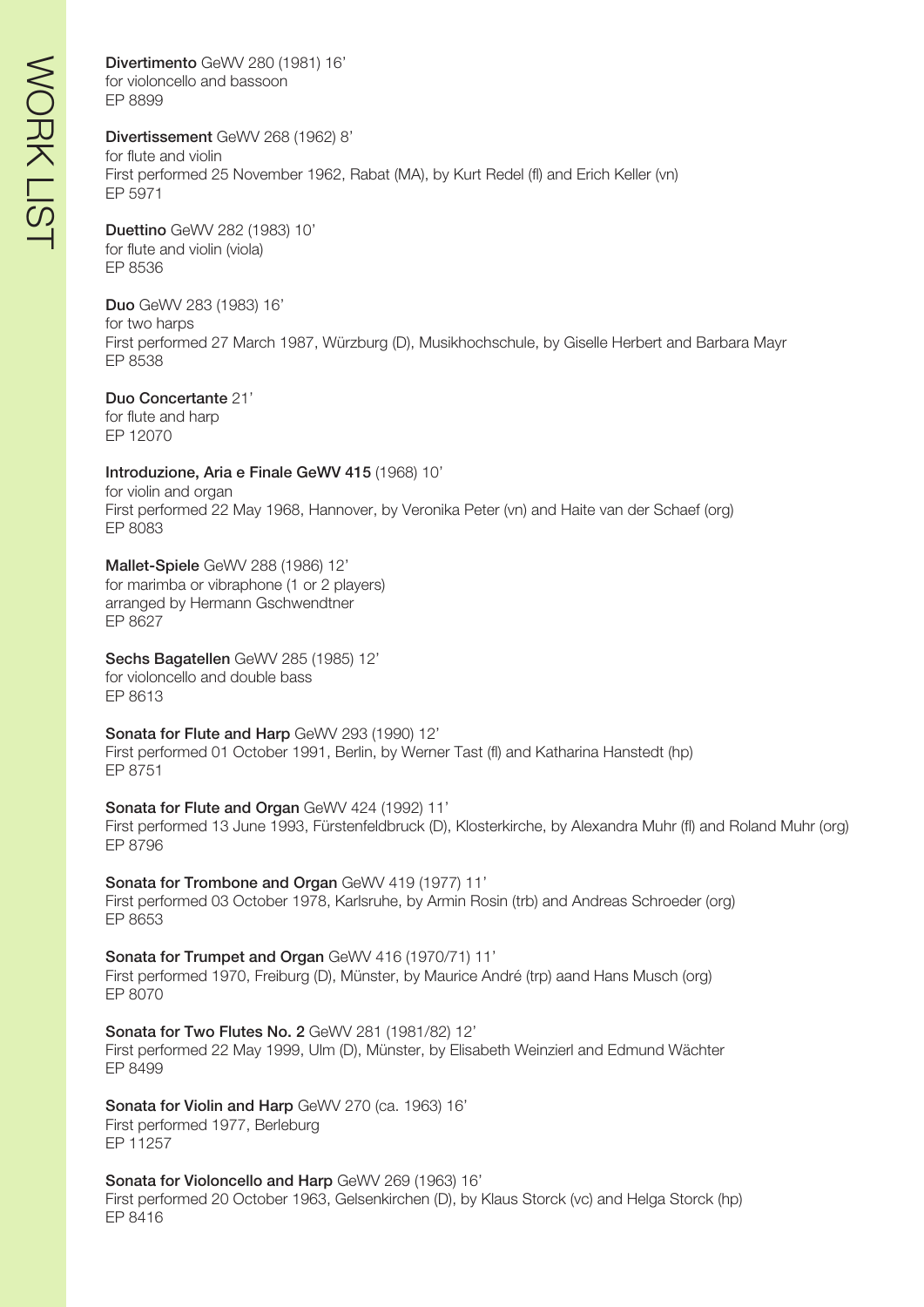# Sonata for Violoncello and Organ GeWV 418 (1974) 11'

First performed 1974, Munich EP 8369

#### Souvenir de ma vie GeWV 305 (2004) 15' for french horn and harp EP 12102

Studieren & Musizieren GeWV 273 (1973/76) for two violins EP 8432a Volume 1-2: 26 Duos (41') EP 8432b Volume 3: Sonatine (12') EP 8432c Volume 4: 12 Duos (15')

Vier Aphorismen GeWV 290 (1989) 12' for two guitars First performed 09 October 1989, Elmshorn (D), by Albéniz Guitar Duo (Thomas Friedrich Kirchhoff, Burkhard Wolk) EP 8741

# **Works for Solo Instrument**

Capriccio GeWV 194 (1977) 11' for marimba arranged by Hermann Gschwendtner First performed 03 May 1977, Munich, by Hermann Gschwendtner EP 8388

Dialoge GeWV 376 (1963) 22' for piano EP 8117

Fantasie GeWV 190 (1974) 11' for clarinet EP 8181

Fantasie GeWV 187 (1968) 8' for harp EP 8119

Movimenti Musicali GeWV 381.1-4 (1995) 62' album for young pianists in four volumes Vol 1: 11 Klavierstücke (18') Vol 2: 10 Etüden (20') Vol 3: Sonatine in F (10') Vol 4: Konzertante Suite (14') EP 8955

Pan GeWV 204 (1992) 10' for flute or alto flute in G First performed 25 October 1992, Wörth a.d. Donau (D), by Irmela Nolte EP 8798

Pezzo capriccioso GeWV 198 (1983) 10' for trumpet (Bb) First performed 04 February 1984, Munich, by Claude Rippas EP 8926

Sieben Studien (Capricci) GeWV 191 (1974) 11' for oboe

EP 8230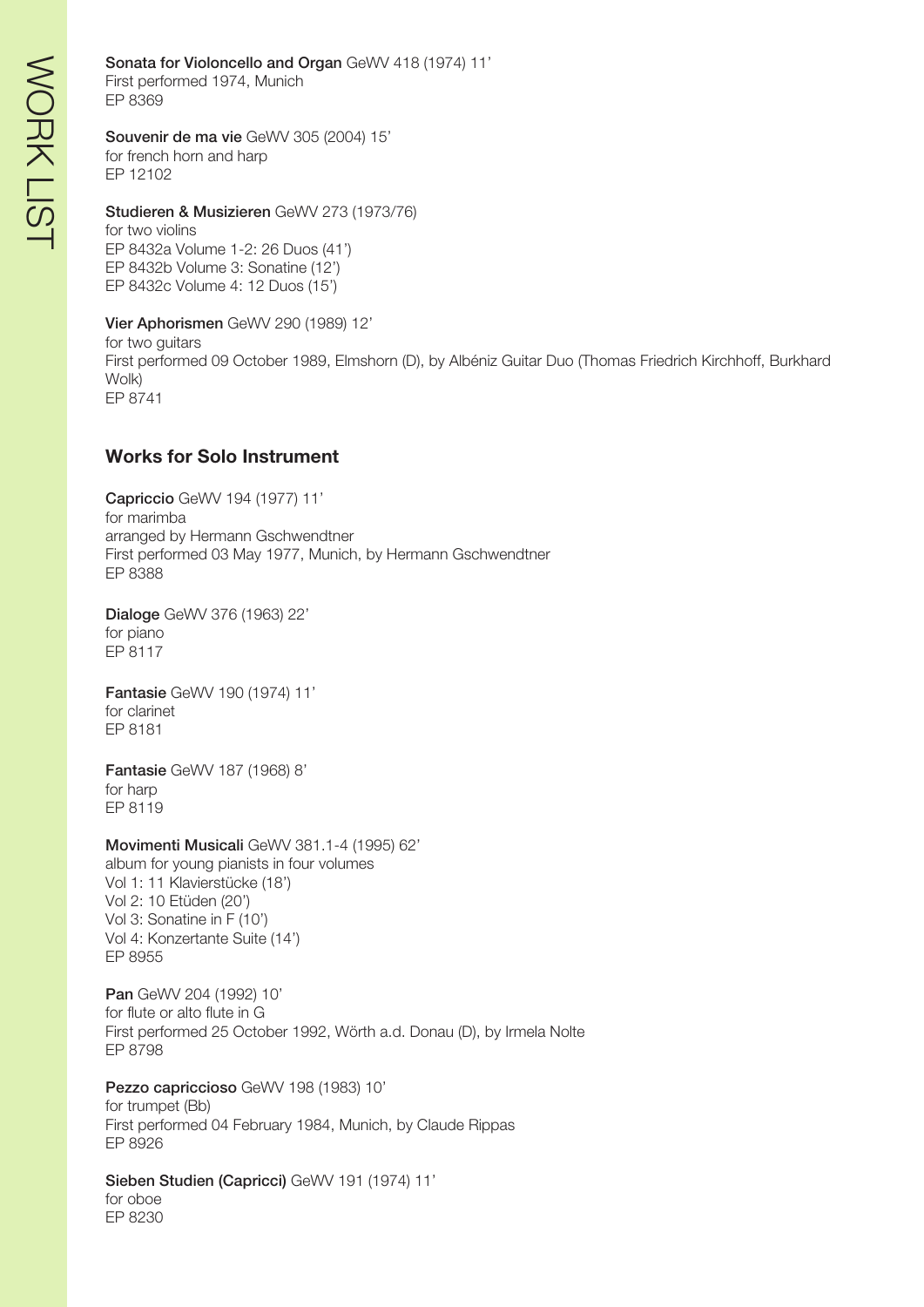Sonata for Bassoon GeWV 192 (1974) 9' EP 8234

Sonata for Bass Clarinet GeWV 202 (1984, rev. 1986) 11' First performed 07 May 1985, Vienna, by Renate Rusche EP 8720

Sonata for Flute No. 1 GeWV 188 (1973) 8' EP 8180

Sonata for Guitar GeWV 203 (1985/86) 13' EP 8566

Sonata for Vibraphone solo GeWV 196 (1981) 16' arranged by Hermann Gschwendtner First performed 26 July 1981, Munich, by Hermann Gschwendtner EP 8493

Sonata for Viola solo GeWV 185 (1957) 15' EP 5860

Sonata for Violin GeWV 200 (1983/84, rev. 1991) 15' First performed 10 May 1992, Munich, by Wendy Thompson EP 8683

Sonata for Violoncello GeWV 193 (1976/77) 13' First performed 29 November 1977, Würzburg (D), by Klaus Storck EP 8492

Sonata in D major GeWV 384 (1943) 14' for piano

EP 5020

Studien GeWV 377 (1965) 30' for piano EP 5929a (Volume 1) EP 5929b (Volume 2)

Suite de Danses pour Instruments electroniques GeWV 435 (1958/59) 10'

for trautonium First performed 1959, by Oskar Sala EP 12104

Zehn Préludes GeWV 375 (1962/63) 22' for piano EP 5960

# **Works for Organ**

Adventskonzert GeWV 395 (1966) 12' for organ First performed 09 December 1966, Augsburg (D), by Franz Lehndorfer EP 5938

Impressionen GeWV 401 (1980/81) 20' for organ EP 8491 (Volume 1: No. 1-7) EP 8572 (Volume 2: No. 8-14)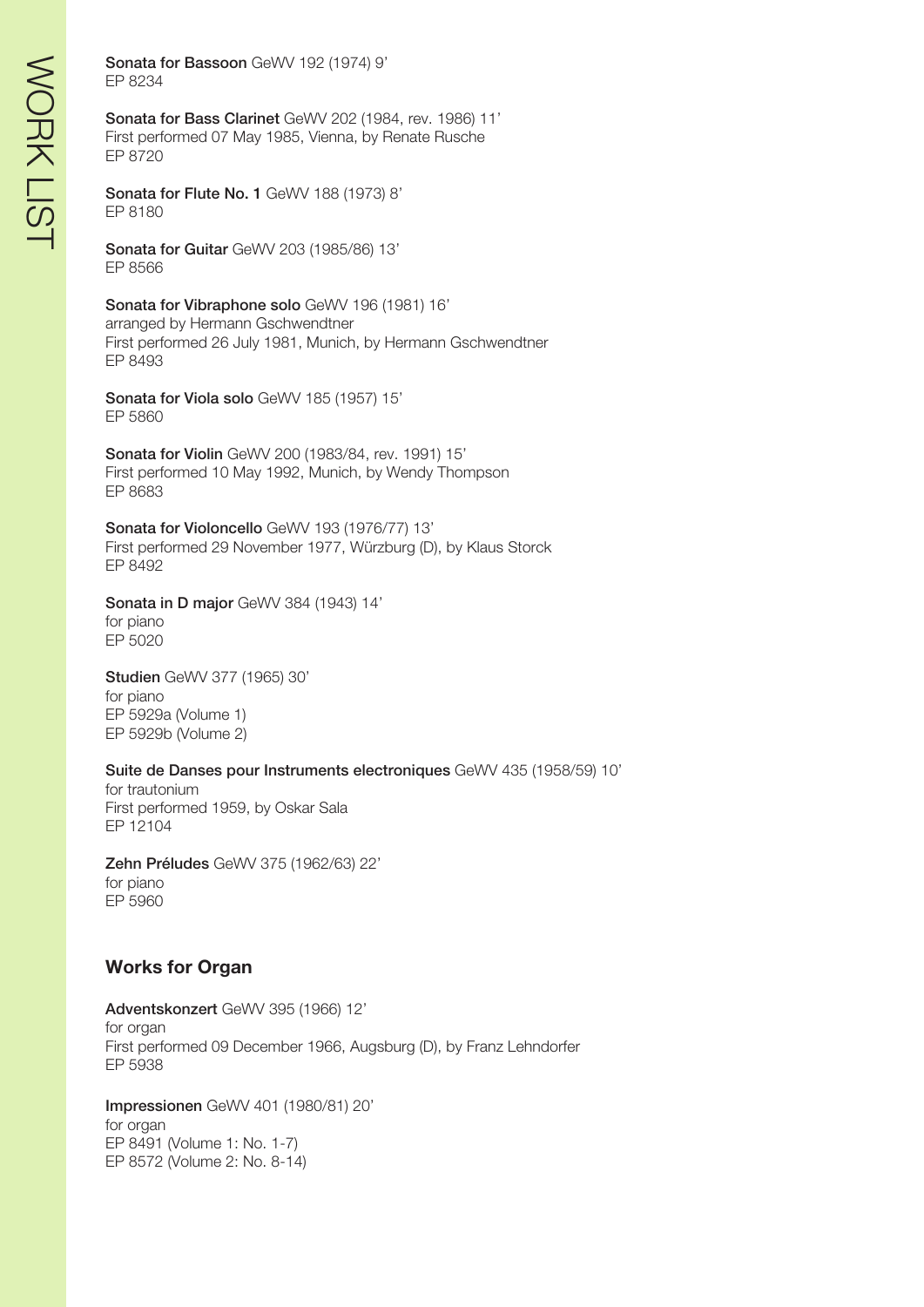Osterkonzert GeWV 400 (1980) 15' for organ First performed 02 May 1981, Limburg (D), Dom, by Gerhard Weinberger EP 8528

#### Pfingstkonzert GeWV 399 (1978) 12'

for organ First performed 05 July 1079, Munich, by Franz Lehrndorfer EP 8652

Sonata for Organ No. 2 GeWV 392 (1956) 14' EP 5856

#### Sonata for Organ No. 3 GeWV 393 (1963, rev. 1989) 16'

First performed July 1965, Munich, by Franz Lehrndorfer First performed 15 March 1989, Munich, St. Bonifaz, by Franz Lehrndorfer (revised version) EP 5970

#### Sinfonisches Konzert für Orgel No. 1 GeWV 397 (1973) 10'

for organ First performed 23 June 1974, Bamberg (D), by Edgar Krapp EP 12103

#### Die Tageszeiten GeWV 396 (1968) 17'

for organ First performed 1969, Munich EP 8032

#### Tryptichon (In memoriam Orlando di Lasso) GeWV 408 (1993/94) 15'

for organ First performed 18 June 1994, Munich, by Elisabeth Zawadke EP 8884

#### Weihnachtskonzert GeWV 398 (1974) 12'

for organ First performed 1974, Düsseldorf (D), St. Franziskus-Xaverius, by Franz Lehrndorfer EP 8326

# **Choral Music**

Deutsche Messe GeWV 5 (1973) 15' for mixed choir and organ text: liturgical (liturgy according to Martin Luther) First performed 11 February 1973, Vienna, Choir of the University of Music and Performing Arts Vienna (mdw), cond.: Hans Gillesberger EP 8189

Geistliche Kantate GeWV 15 (1979) 38' for soprano, male choir, organ and percussion text: liturgical (various Bible texts) First performed 16 November 1980, Neuss (D), by Uta Spreckelsen (sopr), Hermann Gschwendtner (perc), Franz Lehrndorfer (org) and quartet "Harmonie" Eschweiler-Nothberg, cond.: Hans-Josef Roth EP 8449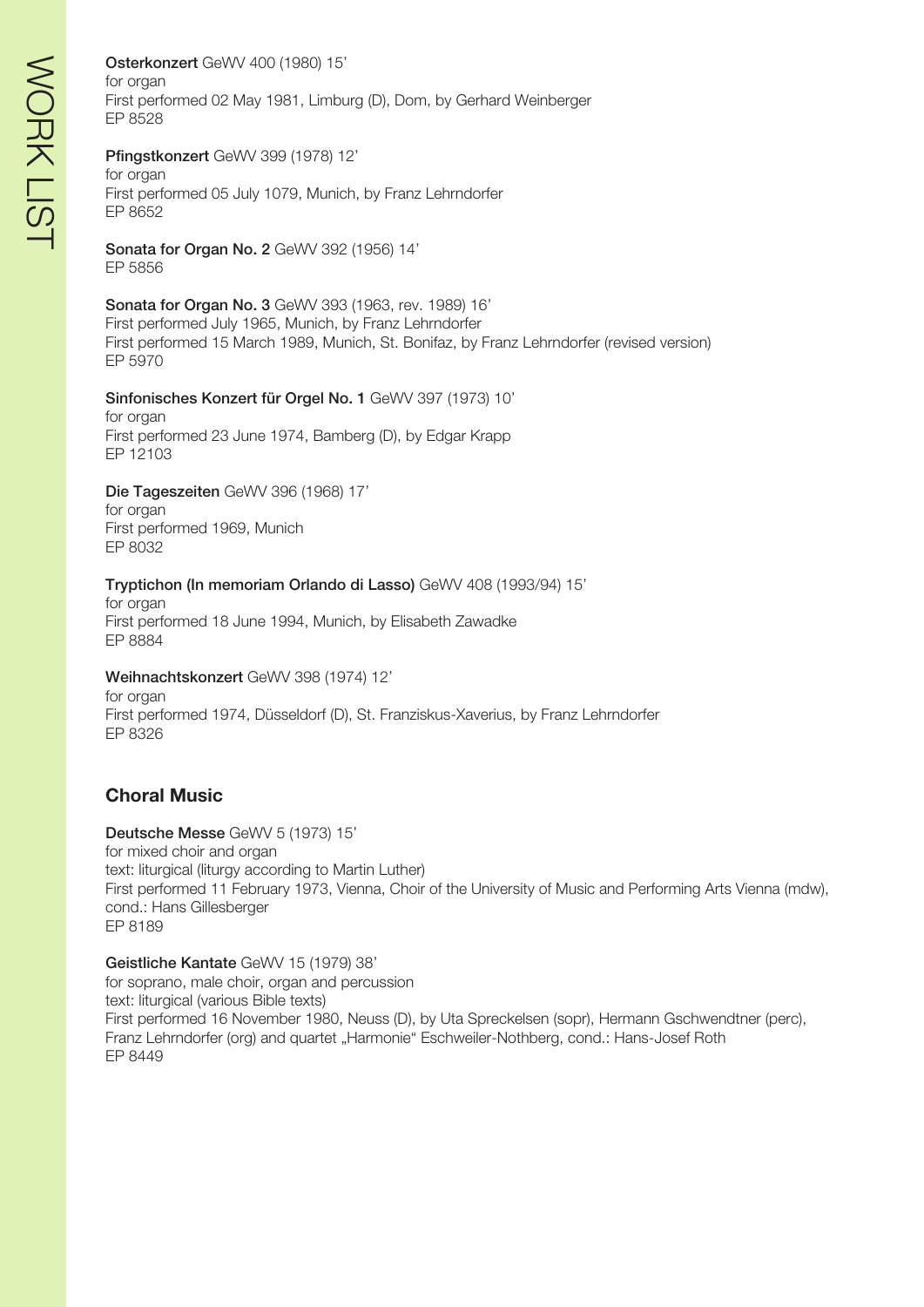Irische Harfe GeWV 33 (1965) 12' for mixed choir text: various Volume 1

- 1. Das Geheimnis Amergins (anonymous, 7<sup>th</sup> century)
- 2. Die Heerschar der Elfen (anonymous, 11th century)

Volume 2

- 3. Es ist ein Wind, der keinen Namen hat (Fiona Macleod)
- 4. Entbietung (Ella Young)
- 5. Ich höre eine Heerschar (James Joyce)

First performed 1966, Cork (IRL) EP 5909a (Volume 1)

EP 5909b (Volume 2)

#### Jiménez-Kantate GeWV 11 (1962) 21'

for soprano, mixed choir and orchestra Text: Juan Ramón Jiménez soprano solo - mixed choir (SATB) - 1.1.2.1 - 2.1.1.0 - perc(3) - hp - 8.7.6.5.4 First performed 22 February 1963, Berlin, by Ingeborg Reichelt (sopr), RIAS Kammerchor and Radio-Symphonie-Orchester Berlin (now: Deutsches Symphonie-Orchester Berlin), cond.: Günther Arndt EP 5951 EP 5951a (Vocal Score)

#### Kantate nach englischen Barockgedichten GeWV 16 (1981) 31'

for soprano, mixed choir and orchestra Text: English Baroque Poems soprano solo - mixed choir (SATB) - 2.2.2.2 - 2.2.1.0 - timp - perc - 8.7.6.5.4 First performed 06 March 1983, Gelsenkirchen (D), by Chor und Orchester der Stadt Gelsenkirchen, cond.: Manfred Mayrhofer EP 12078

#### Oswald von Wolkenstein GeWV 13 (1975/76) 50'

cantata for soprano, baritone, mixed choir and orchestra text: Oswald von Wolkenstein First performed 15 October 1977, Bolzano (I), by Annelies Hückl (sopr), Michael Willeke (bar), Kammerchor Leonhard Lechner Bozen and Haydn-Orchester Bozen, cond.: Hermann Michael EP 12089

#### Sechs Lieder nach englischen Dichtern GeWV 41 (1991) 11'

for mixed choir a cappella (SATB) text: various / transl. Georg von der Vring

- 1. Willkommen, Tag (Thomas Heywood)
- 2. Abnehmender Mond (Percy Bysshe Shelley)
- 3. Nachtwolken (Amy Lowell)
- 4. Oft in der stillen Nacht (Thomas Moore)
- 5. Auf Morfydd (Lionel Johnson)
- 6. Einklang (Alice Meynell)

EP 14353

#### Sechs Lieder nach Gabriela Mistral GeWV 38 (1988) 15'

- for mixed choir a cappella (SSATBB)
	- 1. Acht kleine Hunde
	- 2. Land der Abwesenheit
	- 3. Mitternacht
	- 4. Paradies
	- 5. Die Luft
	- 6. Gipfel

First performed 27 October 1991, Frankfurt (Main), by Figuralchor des Hessischen Rundfunks, cond.: Alois Ickstadt EP 8669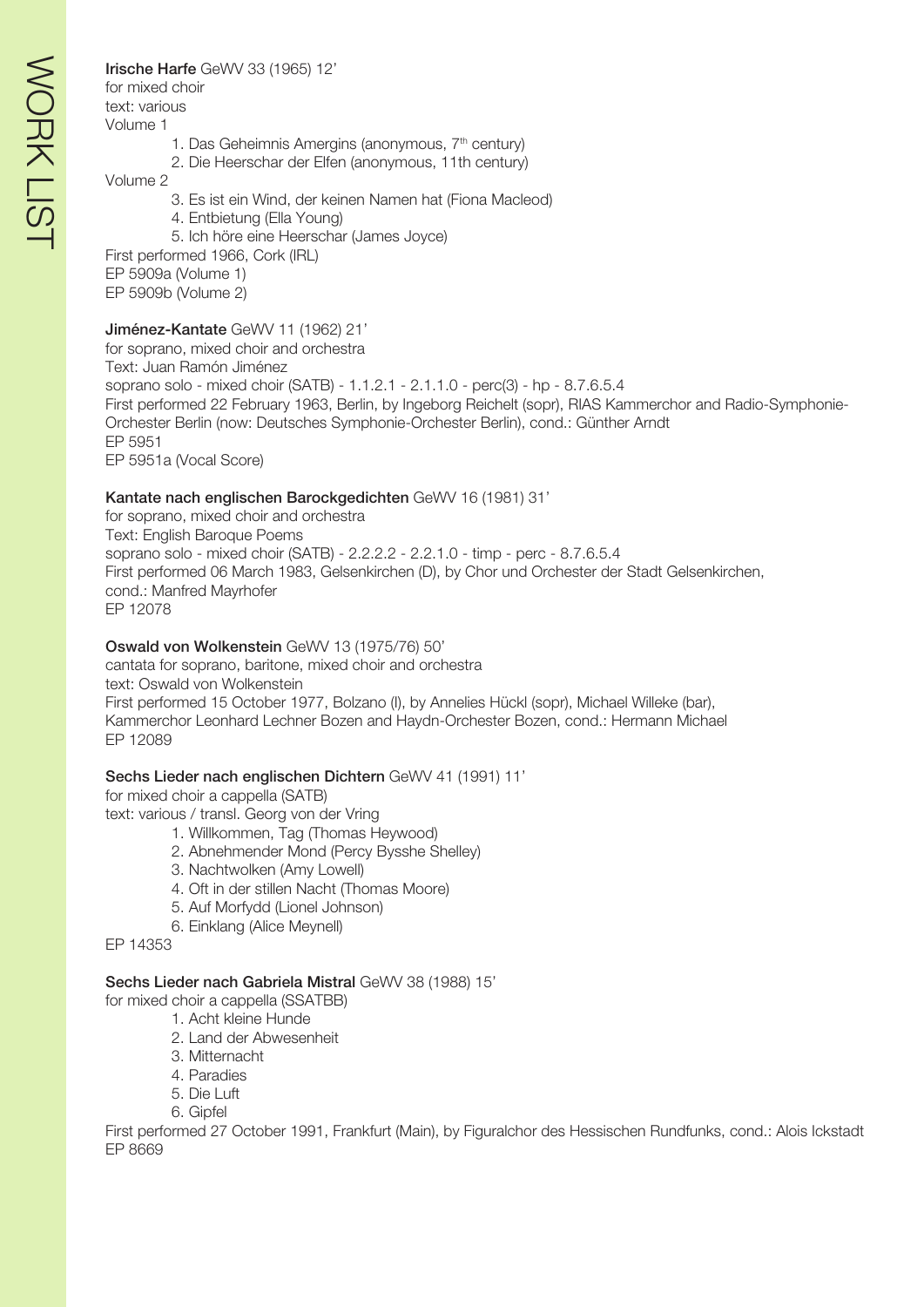# **Vocal Music**

Drei Märchen GeWV 91 (1995/96) 65' for narrator and orchestra

#### Das Märchen von der kleinen häßlichen Raupe (1995) 15'

text: Johanna von Koczian narrator - 2.2.2.2 - 2.1.0.0 - timp - perc - 8.7.6.5.4 EP 12088

Der Springer (1995) 10' text: Hans Christian Andersen narrator - 2.2.2.2 - 2.1.0.0 - timp - perc - hp - 8.7.6.5.4 EP 12068

version for narrator and chamber ensemble 8' arr.: Alois Ickstadt fl - ob - cl - bsn - hn - trp - perc - pf EP 12068

Der Trommler (1996) 40' text: Wilhelm and Jacob Grimm narrator - 2.2.2.2 - 2.2.1.1 - timp - perc - 8.7.6.5.4 First performed 15 March 1999, Rudolstadt (D), by Thüringer Symphoniker, cond.: Toni Steidl EP 12513

version for narrator and for chamber ensemble 32' arr.: Alois Ickstadt fl - ob - cl - bsn - hn - trp - perc - pf EP 12069

#### Fünf Lieder nach Texten von Luis de Camões GeWV 76 (1961/63) 11'

for baritone and organ

- 1. Nun klinge auf, mein Lied
- 2. Es hat Natur all ihrer Reize Pracht gehäuft
- 3. Augen, die mit List begannen
- 4. Ach, jener trüb und heitre Morgenschimmer
- 5. Nicht mehr, mein Lied, nciht mehr!

EP 8031

# Fünf geistliche Gesänge GeWV 79 (1987) 14'

for soprano (or tenor) and organ Text: various

- 1. Herr, unser Herrscher (Buch der Psalmen, Ps. 8)
- 2. Der Herr ist König (Buch der Psalmen, Ps. 93)
- 3. Ich sehe dich in tausend Bildern (Novalis)
- 4. Der Mensch (Matthias Claudius)
- 5. Das große Licht (Simon Dach)

First performed 12 July 1988, Landshut (D), St. Martin, by Edith Mayrhofer (sopr) and Heinrich Wimmer (org) EP 14354

# Irische Gesänge GeWV 81 (1997) 15'

for soprano and violin

Text: various

- 1. Deidre soll sie heissen (anonymous, 14<sup>th</sup> century)
- 2. Es ist ein Wind, der keinen Namen hat (Fiona Macleod)
- 3. Ich höre eine Heerschar (James Joyce)
- 4. Das Schlummerlied Granias über Diarmuid auf der Flucht (16<sup>th</sup> century)
- 5. Der Hirsch im Osten schläft nicht (16<sup>th</sup> century)

First performed 29 October 1997, Schloß Elmau (D), by Regine Haarmann (sopr) and Wolfgang Kohlhaußen (vn) EP 14150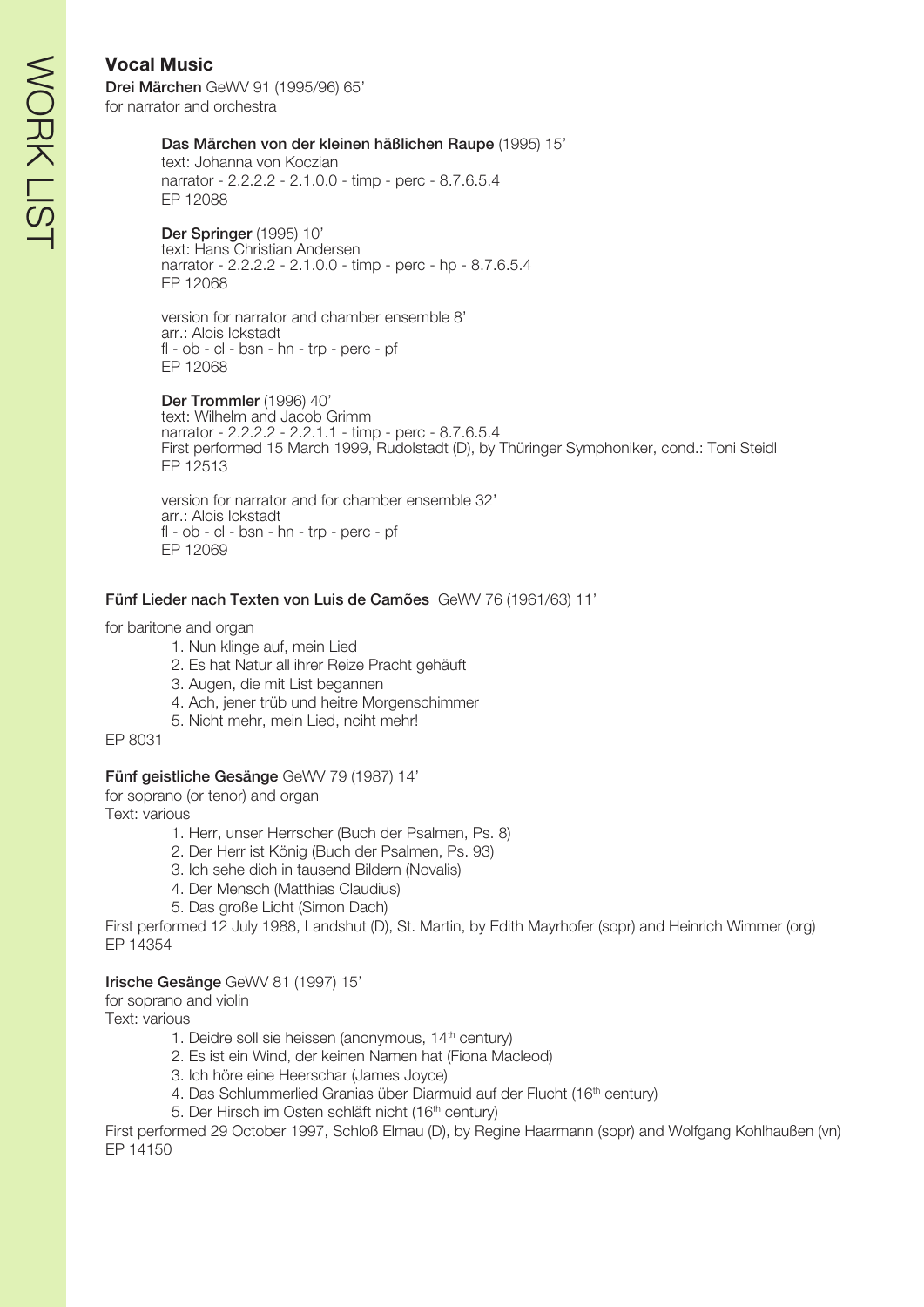Kantate GeWV 88 (1965, rev. 1987) 21' for soprano, oboe and string trio text: Juan Ramón Jiménez / Iñigo López de Mendoza / Leopoldo Panero / Lope de Vega First performed 26 January 1967, Bad Godesberg (D), by Edith Urbanczyk and Collegium con Basso Hamburg EP 12079

#### Kantate GeWV 77 (1965) 15'

for soprano and electronics text: various First performed 1969, by Edith Urbanczyk (sopr) and Oskar Sala (MixTraut) EP 12081

#### Mistral-Kantate GeWV 12 (1967/70) 21'

for soprano and orchestra text: Gabriela Mistral soprano solo - 2.2.2.2 - 2.2.2.1 - timp - perc(2) - hp - 8.7.6.5.4 EP 8071

#### The Mystic Trumpeter GeWV 14 (1978) 21'

cantata for voice (sopr/ten), trumpet and strings text: Walt Whitman First performed 25 May 1982, Munich, by Stefanie Ganswindt (sopr), Rolf Quinque (trp) and Münchner Kammerorchester, cond.: Hans Stadlmair EP 12080

#### Vier Petrarca-Chöre GeWV 34 (1973/74) 11'

for mixed choir a cappella text: Francesco Petrarca

- 1. Solo e pensoso
	- 2. Benedetto sia'l giorno
	- 3. In qual parte del ciel
	- 4. Rapido fiume

First performed 10 June 1982, Weilburg (D), by Figuralchor des Hessischen Rundfunks, cond.: Alois Ickstadt EP 8295

# **Stage Works**

Der Zauberspiegel (Ballet) GeWV 137 (1965) 45'

libr.: Hans Stadlmaier 2.2.2.2 - 3.2.2.1 - sax - timp - perc - pf - hp - 8.7.6.5.4 First performed 23 November 1966, Duisburg (D), by Städtisches Sinfonieorchester Duisburg, cond.: Georg Ludwig Jochum EP 12107